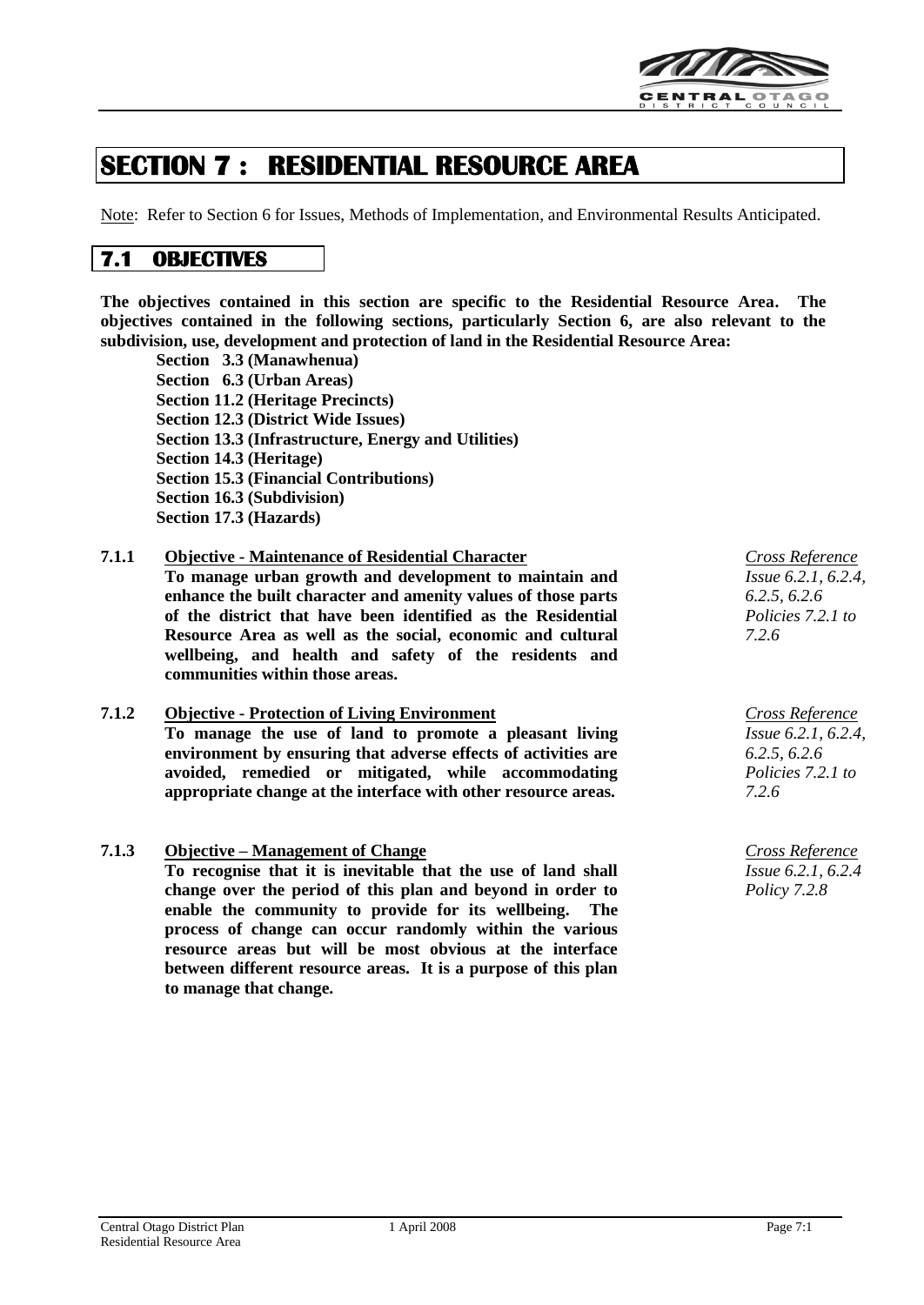

# **7.2 POLICIES**

**The policies contained in this section are specific to the Residential Resource Area. The policies contained in the following sections are also relevant to the subdivision, use, development and protection of land in the Residential Resource Area:**

**Section 3.4 (Manawhenua) Section 6.4 (Urban Areas) Section 11.3 (Heritage Precincts) Section 12.4 (District Wide Issues) Section 13.4 (Infrastructure, Energy and Utilities) Section 14.4 (Heritage) Section 15.4 (Financial Contributions) Section 16.4 (Subdivision) Section 17.4 (Hazards)**

### **7.2.1 Policy - Residential Character**

**To ensure that the character and amenity values of residential areas are protected by ensuring that the adverse effects of:**

- **(a) Excessive noise including noise associated with traffic generation and night time operations,**
- **(b) The generation of traffic over and above that normally associated with residential activities and in particular heavy vehicles, and demand for parking,**
- **(c) Glare, particularly from building finish, and security lighting,**
- **(d) Structures at the street frontages that do not complement the character and/or scale of development in the neighbourhood,**
- **(e) A reduction in privacy, access to daylight and sunlight**
- **(f) A reduction in visual amenity due to excessive signage, large areas of hard standing surfaces, and the storage of goods or waste products on the site,**
- **(g) The generation of odour, dust, wastes and hazardous substances,**
- **(h) The use and/or storage of hazardous goods or substances, and**
- **(i) The loss of a sense of amenity, security and companionship caused by non-residential activities. are avoided, remedied or mitigated.**

**Explanation** 

The residential areas of the District are generally characterised by landscaped front yards; plantings and landscaping within gardens and reserve areas; space between buildings; buildings being set back from streets; and reasonably wide streets with verges which enhance the open space characteristics of the neighbourhood. Buildings themselves are generally of a varied design and a compatible scale, and are usually no more than two storeys high. Groups of residential allotments are often interspersed with reserve areas. Non-residential development has the potential to compromise residential amenity values and will therefore be subject to more rigorous controls than residential activities.

The matters identified in this policy are those which have the potential to have a significant adverse effect on the character and

*Cross Reference Objectives 7.1.1, 7.1.2 Rules 7.3.1 to 7.3.6*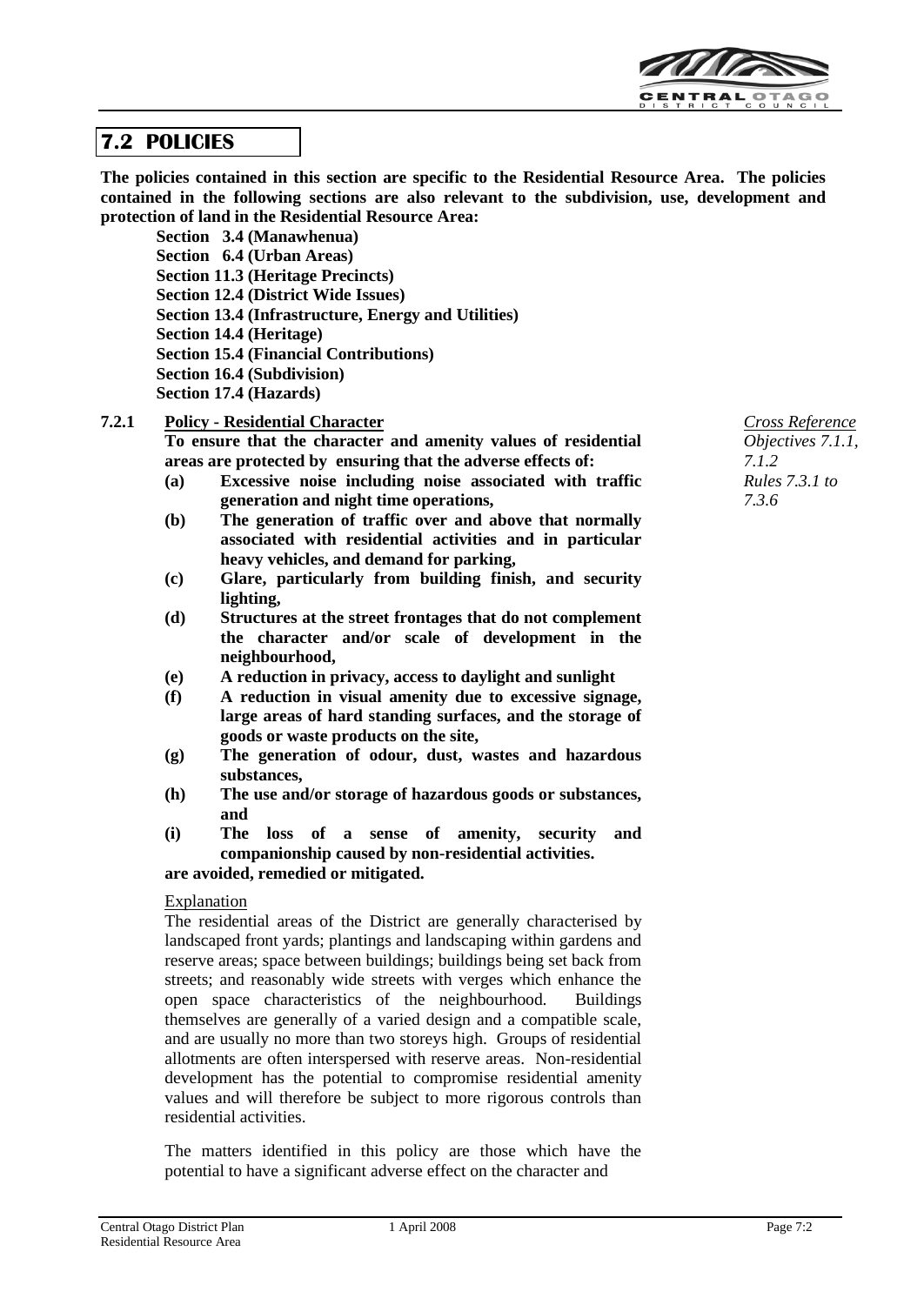

amenity values of the District's residential areas. Resource consent procedures for activities that may have these effects will ensure a thorough environmental impact assessment is carried out before a decision is taken to permit such development.

# **7.2.2 Policy - Amenity Values**

**To ensure that the amenity values of residential sites, including privacy and ability to access adequate daylight and sunlight, are not significantly compromised by the effects of adjoining development.**

#### Explanation

The use and enjoyment of land can be restricted by the siting and size of buildings on adjoining properties. Privacy and access to sunlight are important to people living in the District's residential areas. These values will be protected through the use of yard and height controls.

### **7.2.3 Policy – Environmental Quality To preserve the environmental quality found within particular areas of the District's residential environment.**

### Explanation

There are particular neighbourhoods and localities within the residential area that were specifically created by zones forming part of earlier planning instruments and which have the intention of achieving a certain environmental quality and density of development. Future subdivision and development in these areas must recognise this to the extent provided for in this district plan.

# **7.2.4 Policy - Recreation Activities**

**To provide for the wellbeing of the District's communities by requiring developments to recognise and provide for the recreational needs of the community.**

#### Explanation

Recreation reserves, playgrounds and parks are an integral part of residential areas, and are important in providing for the community's social wellbeing and health. These areas also enhance the amenity values of residential areas by maintaining open space and a pleasant visual appearance. However, the use of these sites can generate adverse effects such as noise and traffic. Their specific location and design must therefore be assessed when resource consent applications for substantial developments are considered.

*Cross Reference Objectives 7.1.1, 7.1.2 Rule 7.3.6(iii)*

*Cross Reference Objectives 7.1.1, 7.1.2 Rules 7.3.3(i), 7.3.6(iii)*

*Cross Reference Objectives 7.1.1, 7.1.2 Rules 7.3.2(i) and 7.3.3(i)*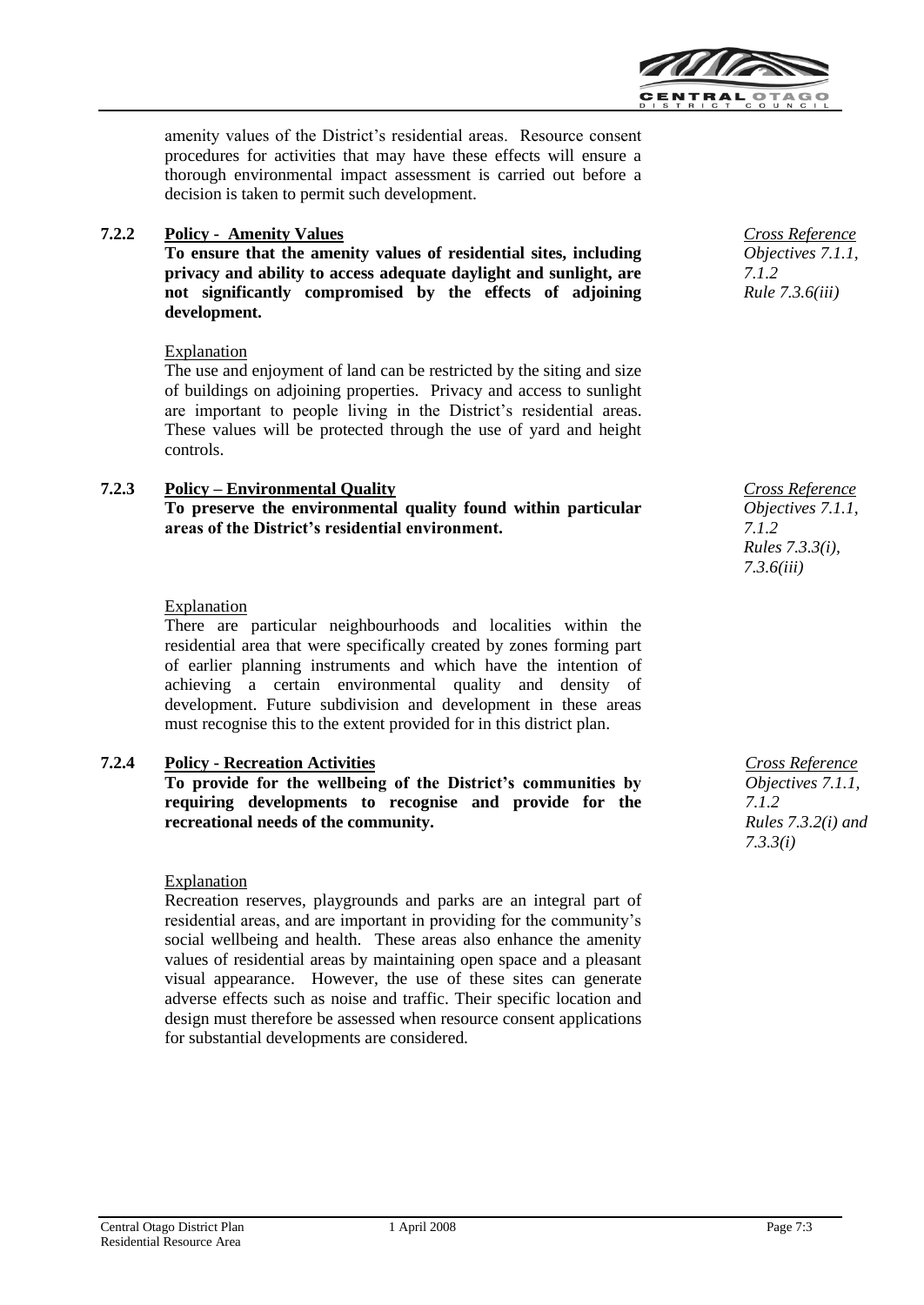

# **7.2.5 Policy - Open Space To maintain the amenity value of open space within the District's residential environments.**

#### **Explanation**

The open space within the District's residential environment is an essential component in the amenity values of the Residential Resource Area. The provision of outdoor living areas and set-backs from property boundaries and road frontages maintain these values.

### **7.2.6 Policy - Safety and Efficiency of Residential Roads**

**To require appropriate access and on-site parking to ensure that the amenity of neighbouring properties and the safe and efficient operation of roads is maintained while acknowledging that these requirements may be relaxed where this will result in retention of a heritage item or site that would otherwise be lost.**

#### Explanation

Requiring the establishment of appropriate access and on-site parking will ensure that the function of residential roads is protected while ensuring amenity values are not unduly compromised by parking congestion on roads.

# **7.2.7 Policy - Residential Resource Areas (1) – (13)**

**To ensure that subdivision and development in the areas shown as Residential Resource Areas (1) – (13) complement the character and amenity of these areas and provide for the protection of significant landscape features, where such features are present.**

#### Explanation

Within the Residential Resource Area specific areas have been identified where it is appropriate to apply different standards for subdivision allotment sizes, bulk and location or with respect to other effects of activities. In most instances the areas concerned have had specific planning provisions applied to them in the Transitional District Plan that recognise their particular characteristics. These characteristics are discussed below.

The area identified as Residential Resource Area (1) includes limited areas of land suitable for development at Northburn, Quartz Reef Point, Cornish Point and Brewery Creek. These areas include isolated pockets of land suitable for residential development in close proximity to Lake Dunstan. These areas are sensitive in regards to the visual effects of development, and, because of their close proximity to the lakeshore, stability of building platforms and satisfactory on site effluent disposal require particular attention.

The area of land identified as Residential Resource Area (2) applies to the land in the vicinity of Bannockburn-Cromwell Road and Cairnmuir Road close to the Bannockburn Inlet. Residential Resource Area (2) provides for the development of pockets of lower density residential development at suitable locations near Lake

*Cross Reference Objective 7.1.1, 7.1.2, Rule 7.3.6(iii) and (iv)*

*Cross Reference Objective 7.1.1, 7.1.2 Rule 7.3.6(v) and Rule 12.7.1*

*Cross Reference Objective: 7.1.1, 7.1.2 Rule: 7.3.2(ii),(iii) (iv), 7.3.3*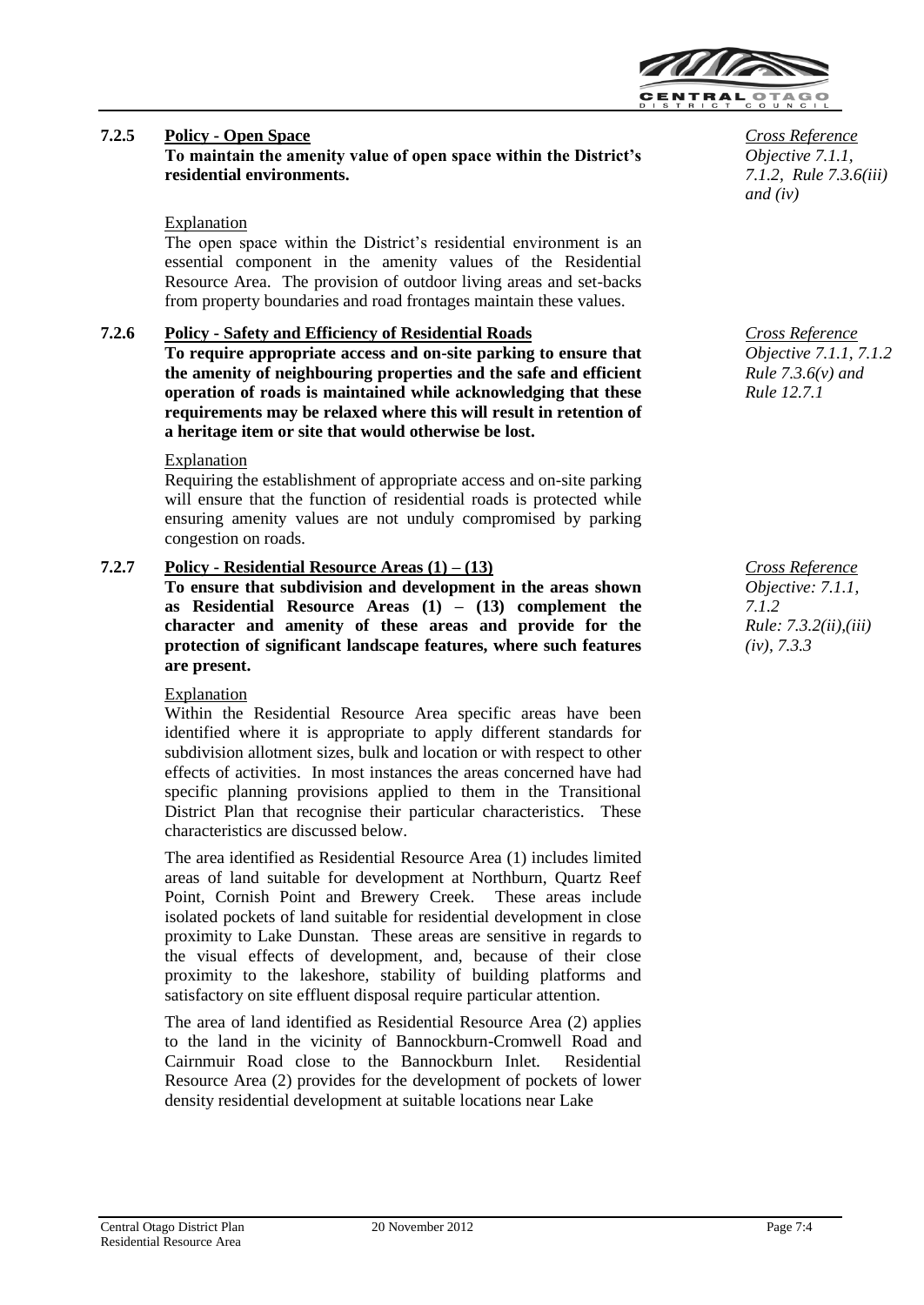

Dunstan. Within this area minimum allotment requirements will enable generous separation of dwellings to be achieved and will facilitate rural orientated activities on site. Development within this area must also recognise the proximity to the lakeshore which requires particular attention in terms of the stability of building platforms and on site disposal of effluent.

The area of land identified as Residential Resource Area (3) is located between the Clutha Arm of Lake Dunstan and State Highway 6. The area identified, that includes much of Pisa Moorings and Wakefield Bay, has the capability of providing for integrated residential and marina development. Public access to foreshore areas from the lake and adjacent areas of land is to be recognised and provided for. Development is dependent upon the availability of satisfactory reticulated effluent disposal and water supply. The Residential Resource Area (3) has also been applied to land generally to the north-east of the Alexandra Town Belt, to an elevated portion of the Alexandra Town Belt and Brandon Street and to land at Naseby which is considered suitable for low density residential subdivision and development. The Residential Resource Area (3) has also been applied to land within the Wooing Tree Overlay Area within the Cromwell urban area to manage interface effects between existing residential activities, the State Highways and new development.

The area of land identified as Residential Resource Area (4) applies to Bannockburn, on the eastern side of Bannockburn Road and both sides of Hall Road west until just beyond Miners Terrace. The area is capable of accommodating low density residential development in a manner that provides privacy for the occupiers of dwelling houses and maintains the rural character of Bannockburn. An open form of development is promoted.

The area of land identified as Residential Resource Area (5) is located west of Lowburn Valley Road. This area is capable of accommodating low density residential development in a manner which will promote settlement of an open character.

The area of land identified as Residential Resource Area (6) comprises land in four areas. The first is bound on the south by State Highway 8B, on the west by Shortcut Road, the east by Lake Dunstan, and the north by the lake margins. The second is located between State Highway 6, and Waenga Drive at Cromwell. The Residential Resource Area (6) also applies to land adjacent to Barry Avenue Cromwell and south of Roxburgh that is suited to development of a rural-residential character. The land south of Roxburgh includes areas adjacent to State Highway 6 and the Clutha River. The areas identified provide for rural residential activity. Development will offer the advantage of maintaining an open character in this part of the District, while containing concentrated urban development to the south of State Highway 8B at Cromwell and to the north of the Residential Resource Area (6) at Roxburgh.

The area of land identified as Residential Resource Area (7) is located adjacent to the junction of Pataeroa Hamilton Road and Ranfurly Pataeroa Road. This area is capable of accommodating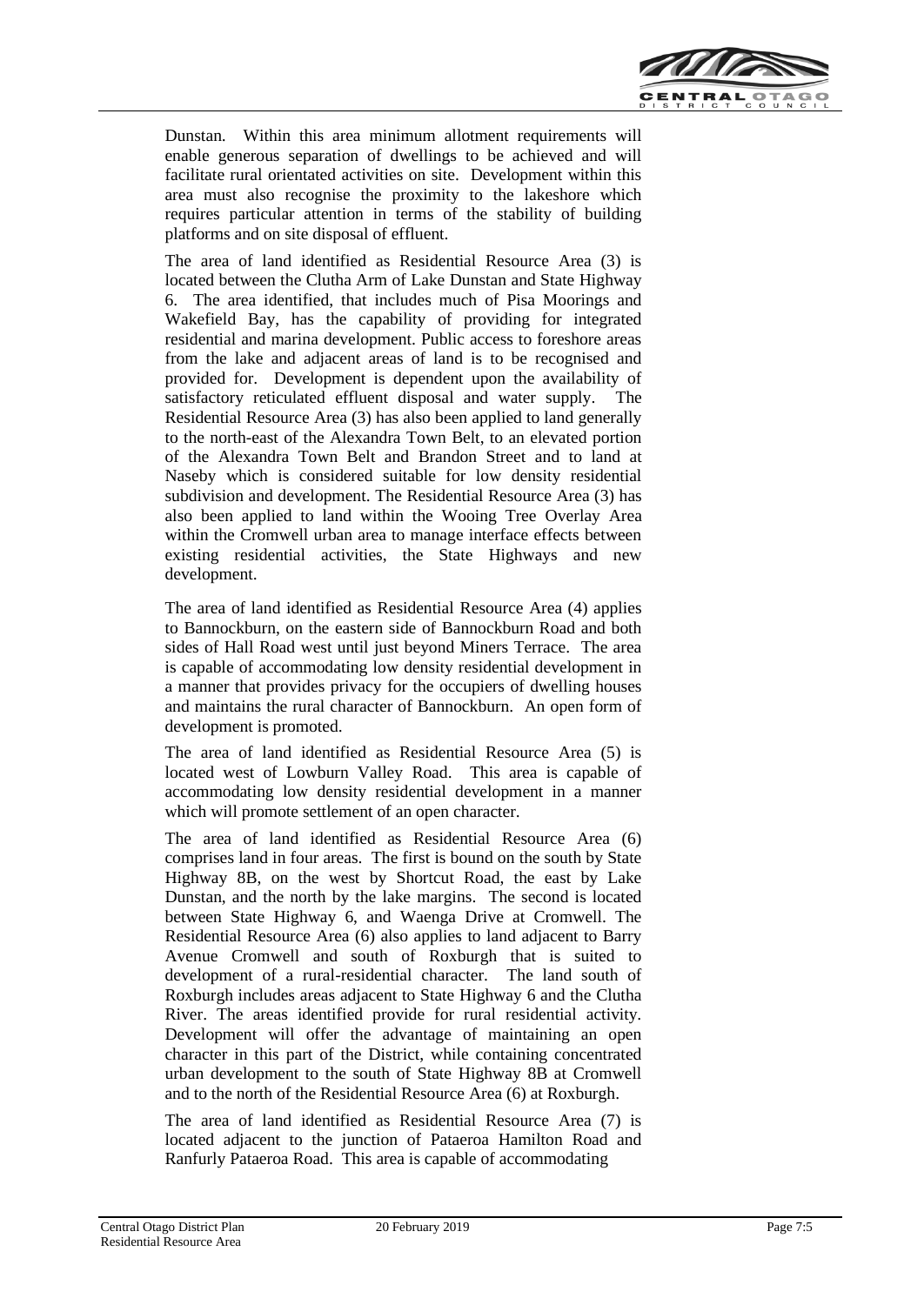

limited residential development in the vicinity of Pataeroa. Development within this area is likely to be of a rural-residential type that will retain an open environment.

The area identified as Residential Resource Area (8) is located between State Highway 8 and Lake Dunstan near the site of Crippletown. This area is capable of accommodating limited residential development in a manner that is in keeping with the amenities of the locality.

The area of land identified as Residential Resource Area (9) applies to the former golfcourse at Bridge Hill, Alexandra. This land is elevated and contains some significant rock outcrops and escarpments. The view of the rocky faces above Chapman Road and the skyline in the vicinity of this area is particularly dominant when viewed from certain parts of Earnscleugh Road and is significant in a local context. Development of this area will need to respect the visual amenity of the area.

The area identified as Residential Resource Area (10) is located between Little Valley Road and the Shaky Bridge at Alexandra. This is also a visually sensitive location and has significant landscape value. Again development in this area must recognise these values. This has been provided for through the imposition of restrictive covenants on the relevant certificates of title.

The area identified as Residential Resource Area (11) is located at Pisa Moorings. This is the residual portion of the original Residential Resource Area (11), being land subdivided under a former village – vineyard concept. The Residential Resource Area (11) has also been applied to land within the Wooing Tree Overlay Area within the Cromwell urban area to manage interface effects between existing residential activities, the State Highways and new development.

The area identified as Residential Resource Area (12) is located to the rear of properties in the Residential Resource Area that have frontage to Waenga Drive at Cromwell. The area is considered suitable for conventional residential subdivision at a lower density than is permissible in the Residential Resource Area. This is consistent with the character of residential subdivision and development that exists in newer residential areas of Cromwell near Waenga Drive and it is expected that the Cromwell greenway system will continue within the Residential Resource Area (12) with provision for the creation of a walkway adjacent to State highway 6, a continuation of the buffer adjacent to the Business Resource Area (1) and connections to the existing Cromwell greenway system. Such greenway system in the Residential Resource Area (12) is to be provided for via a concept plan or plans.

The area identified as Residential Resource Area (13) is located at Pisa Moorings. The area concerned is considered suitable for conventional residential subdivision at a higher density than the adjacent Residential Resource Area (3).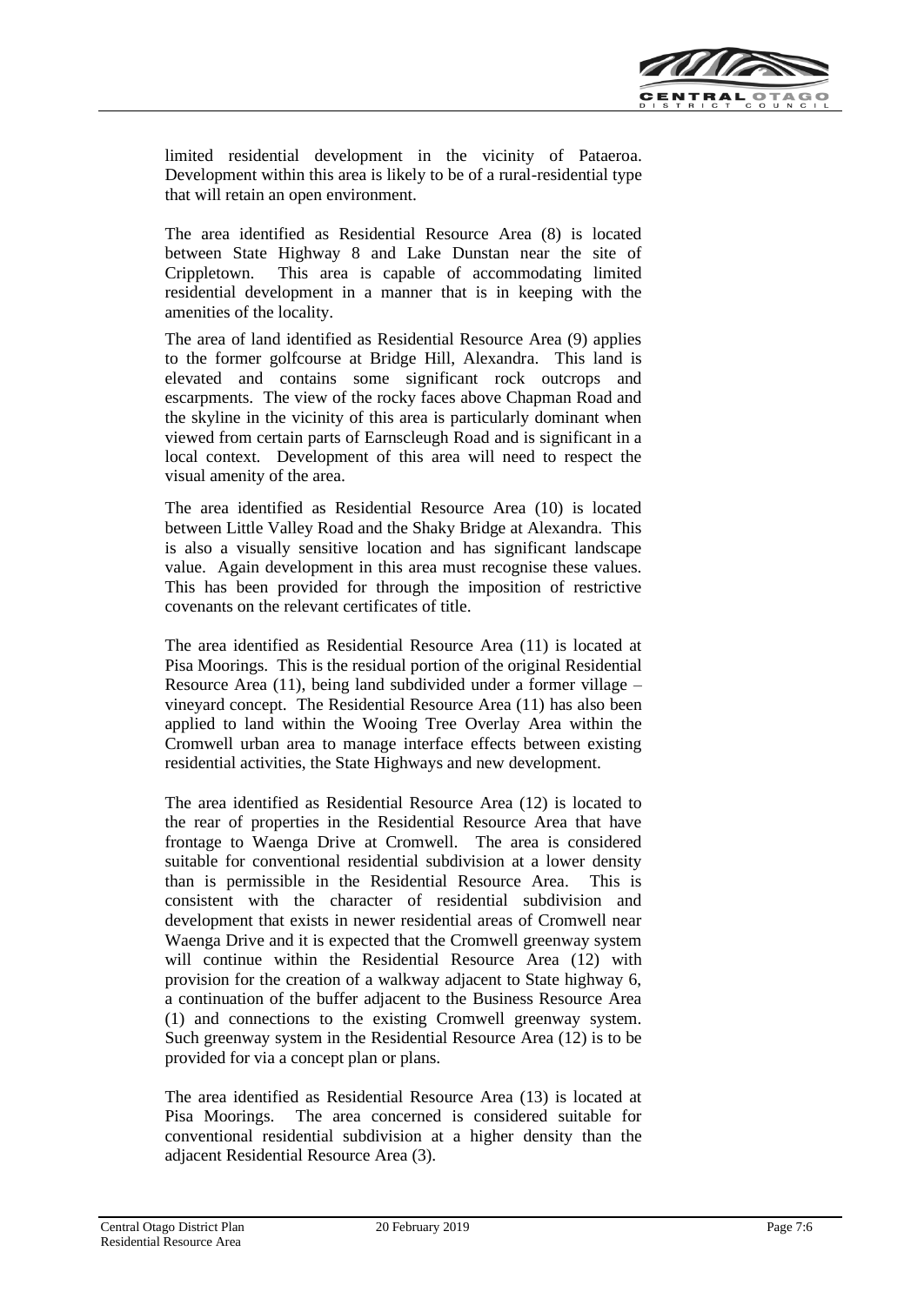

# **7.2.8 Policy – Management of Change** *Cross Reference*

**In recognition of the difficulty anticipating the timing and extent of change to the pattern of land use that is necessary to enable the community to provide for its wellbeing and to reconcile with the foregoing policies, it is appropriate that any major change at the interface between the various resource areas be considered within the wider context of the plan as a whole.**

#### **Explanation**

It is a purpose of this plan to manage change at the interface between resource areas. Such change can be addressed through the resource consent process (where conditions of consent may be applied) or through the plan change process.

*Objective 7.1.2, 7.1.3*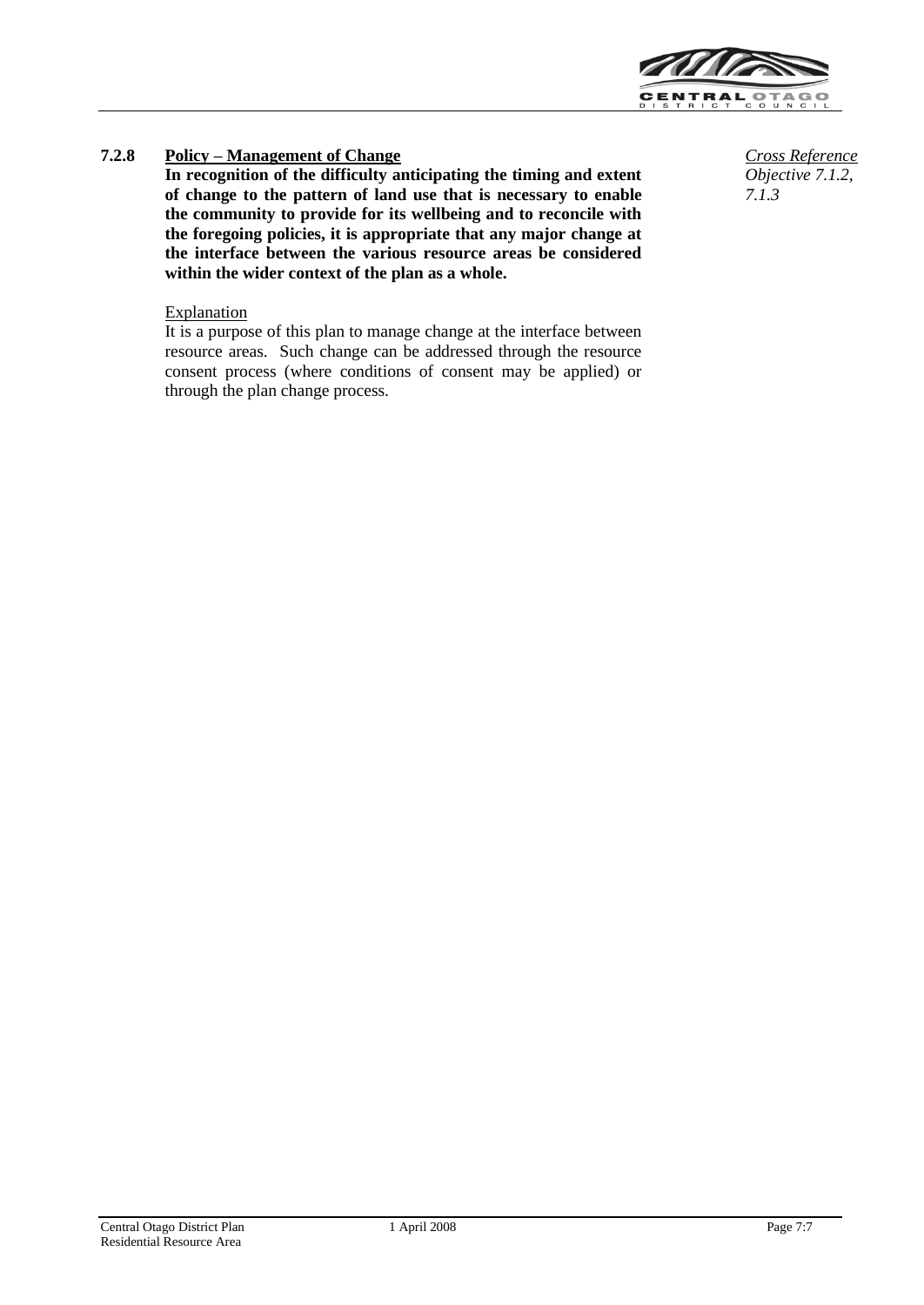

# **7.3 RULES**

Note: In considering a resource consent application under rules in this Plan, in the absence of specific policy in this Plan the Council may have regard to other policies related to assessment matters, including relevant policies in the Regional Policy Statement for Otago, and regional plans.

See also Sections 3, 11 and 14 – Manawhenua, Heritage Precincts and Heritage Buildings, Places, Sites, Objects and Trees.

Note: Any reference to the "Residential Resource Area in the Wooing Tree Overlay Area" in these rules refers to the Residential Resource Area only, and not to the Residential Resource Area (3) and Residential Resource Area (11) in the Wooing Tree Overlay Area.

# **7.3.1 PERMITTED ACTIVITIES**

# **(i) Compliance with Standards**

Any activity that is not listed as a controlled, discretionary (restricted), discretionary, or non-complying activity and that complies with the rules and standards set out in Sections 11 to 15 of this Plan and the standards set out in Rule 7.3.6 is a permitted activity.

### *Reason*

*Activities that comply with the standards set out in Rule 7.3.6 and that are not listed below are activities that maintain and enhance the amenity values of these areas. The standards contained in Rule 7.3.6 address the following:*

- *1. Traffic generation and characteristics of activities*
- *2. Sense of amenity, security and companionship*
- *3. Bulk and location of buildings*
- *4. Coverage (open space)*
- *5. Carparking*
- *6. Signs*
- *7. Keeping of animals*

*Note: Sections 11 to 15 contain a number of rules that apply across the district. Section 11 contains rules in respect of buildings within Heritage Precincts. These rules act as an overlay to the rules contained in the Resource Areas. Section 12 addresses access, parking, noise, signs and lightspill. Section 13 deals with the development of infrastructure, energy production facilities and utilities. Section 14 addresses general heritage issues. Section 15 deals with rules relating to financial contributions. Section 16 that relates to subdivision and Section 17 that relates to hazards contain general provisions to complement Resource Area rules. Section 18 contains the definitions of terms used throughout this Plan.*

# **(ii) Scheduled Activities and Existing Community Facilities**

(a) Any scheduled activity identified in Clauses 19.3.1 and 19.3.4 (subject to compliance with standards specified in Clause 19.3.4) of Schedule 19.3 and identified as a scheduled activity on the planning maps and any other community facility lawfully

*Cross Reference Policy 7.2.1*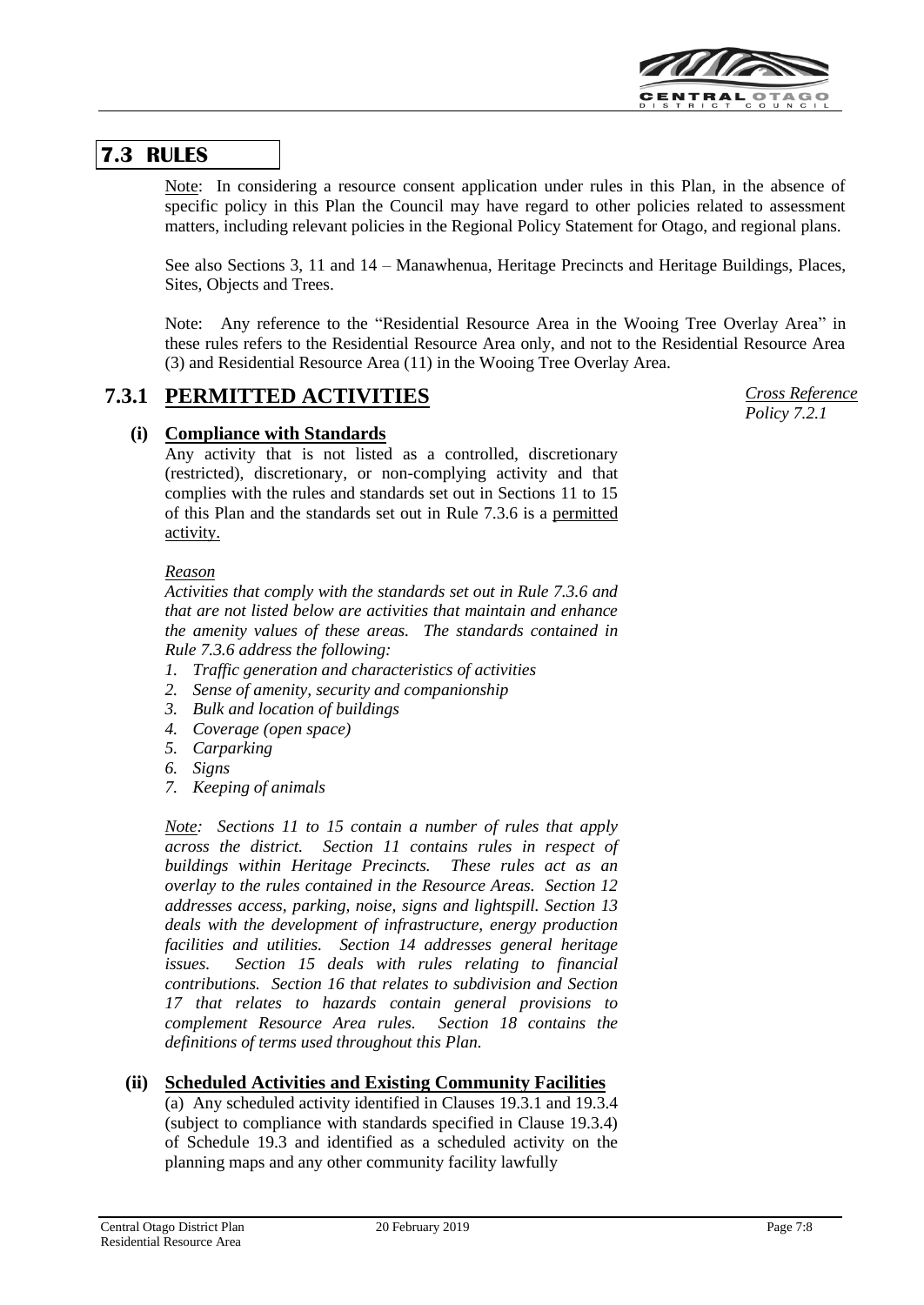

established prior to notification of this plan is a permitted activity.

(b) Scheduled activity No. 127 in Schedule 19.3.6 is a permitted activity, subject to compliance with Rule 7.3.6(iii) Bulk and Location of Buildings and Rule 12.7 District Wide Rules and Performance Standards and provided that no vehicular access is achieved direct to Pisa Moorings Road.

#### *Reason*

*See reference at Section 1.2.9 of this plan (page 1:12). A number of these activities were specifically provided for under previous planning schemes. This investment must be recognised in the management of the residential land resource.*

# **7.3.2 CONTROLLED ACTIVITIES**

#### **(i) Subdivision**

Subdivision for the following purposes shall be a controlled activity:

- **(a)** Network and public utilities.
- **(b)** The creation of reserves.
- **(c)** Preservation of heritage items.
- **(d)** Boundary adjustments.
- **(e)** Community facilities.

Council shall exercise its control in respect of the following matters:

- 1. The area of the proposed allotment taking into consideration the proposed use of the allotment, the amenities of neighbouring properties and the site's ability to dispose of waste (if required).
- 2. The location, design and construction of access, and its adequacy for the intended use of the subdivision.
- 3. Public access requirements.
- 4. The provision of services and their adequacy for the intended use of the subdivision.
- 5. Any amalgamations and easements that are appropriate.
- 6. Any financial contributions necessary for the purposes set out in Section 15 of the Plan.
- 7. Any other matters provided for in section 220 of the Act.

Any application made under this rule will generally not be notified or require the written consent of affected persons except that where a State highway is affected the written comment of Transit New Zealand will be required.

#### *Reason*

*Subdivision for these activities has only a limited effect on the environment. A minimum allotment size to control density of development is not considered appropriate given the purpose of these activities.*

*Breach: discretionary activity see Rule 7.3.4(i)*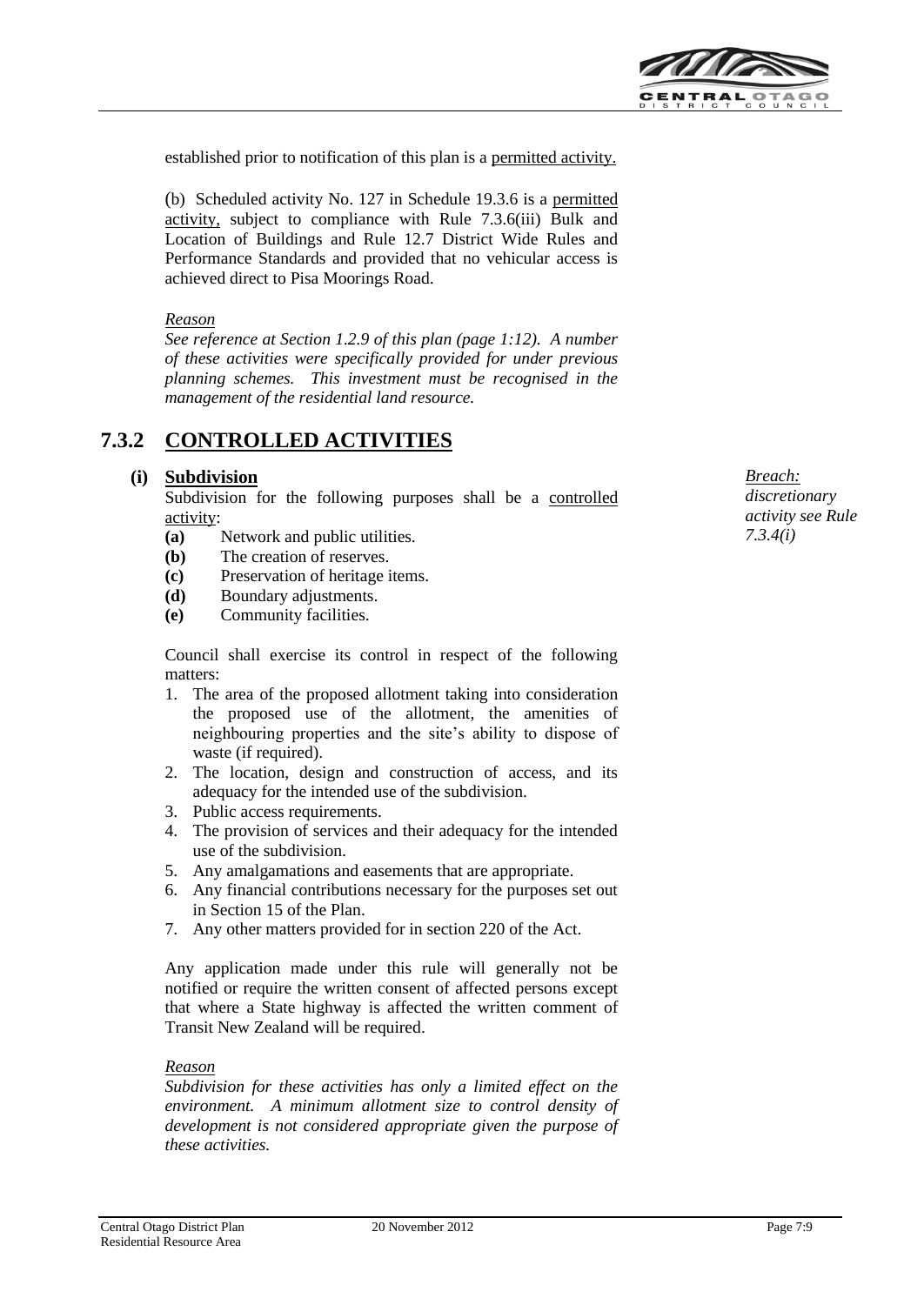

*Breach: discretionary activity see Rule* 

*7.3.4(i)*

# **(ii) Residential Activities in Residential Resource Area (8)**

Residential activities that comply with the following standards are controlled activities:

- **(a)** No more than one dwelling house shall be permitted on each allotment.
- **(b)** All buildings shall meet the following requirements -

### **(i) Building coverage**

The maximum building coverage for all buildings on any site shall be 25% or 290m<sup>2</sup> , whichever is the smaller.

### **(ii) Set-back from roads**

The minimum set-back from road boundaries of any building shall be:

- (a) 10 metres from any eastern boundary.
- (b) 6 metres back from any western boundary.

# **(iii) Set-back from internal boundaries**

The minimum set-back from internal boundaries for any building shall be 4 metres.

#### **(iv) Building proportion**

No single structure shall exceed a floor area of 120m<sup>2</sup>. Roof pitch shall be between  $25^{\circ}$  and  $40^{\circ}$ The maximum vertical stud allowable shall be 3.0 metres and maximum building height 5.0 metres.

#### **(v) Colour and finish of building**

All buildings shall be finished in any of the following materials:

- (a) Timber (vertical or horizontal)
- (b) Plaster/Adobe
- (c) Schist
- (d) Corrugated iron; Desert Sand, Lichen, Sandstone Grey, Kauri, Grey Friars, New Denim Blue (Coloursteel Colours).

Detailing around verandah posts, windows and doors may differ. The exterior walls of all buildings shall be finished in the colour range of browns, dark greens and greys.

#### **(vi) Fences**

No boundary fences other than post (unpainted) and wire and rabbit fences shall be built.

#### **(vii) Garages and accessory buildings**

Garages and accessory buildings shall not exceed a maximum floor area of 60m<sup>2</sup> and shall be clad and roofed in the same material as the dwelling.

#### **(viii) Roofing**

Roofing shall be constructed of one of the following: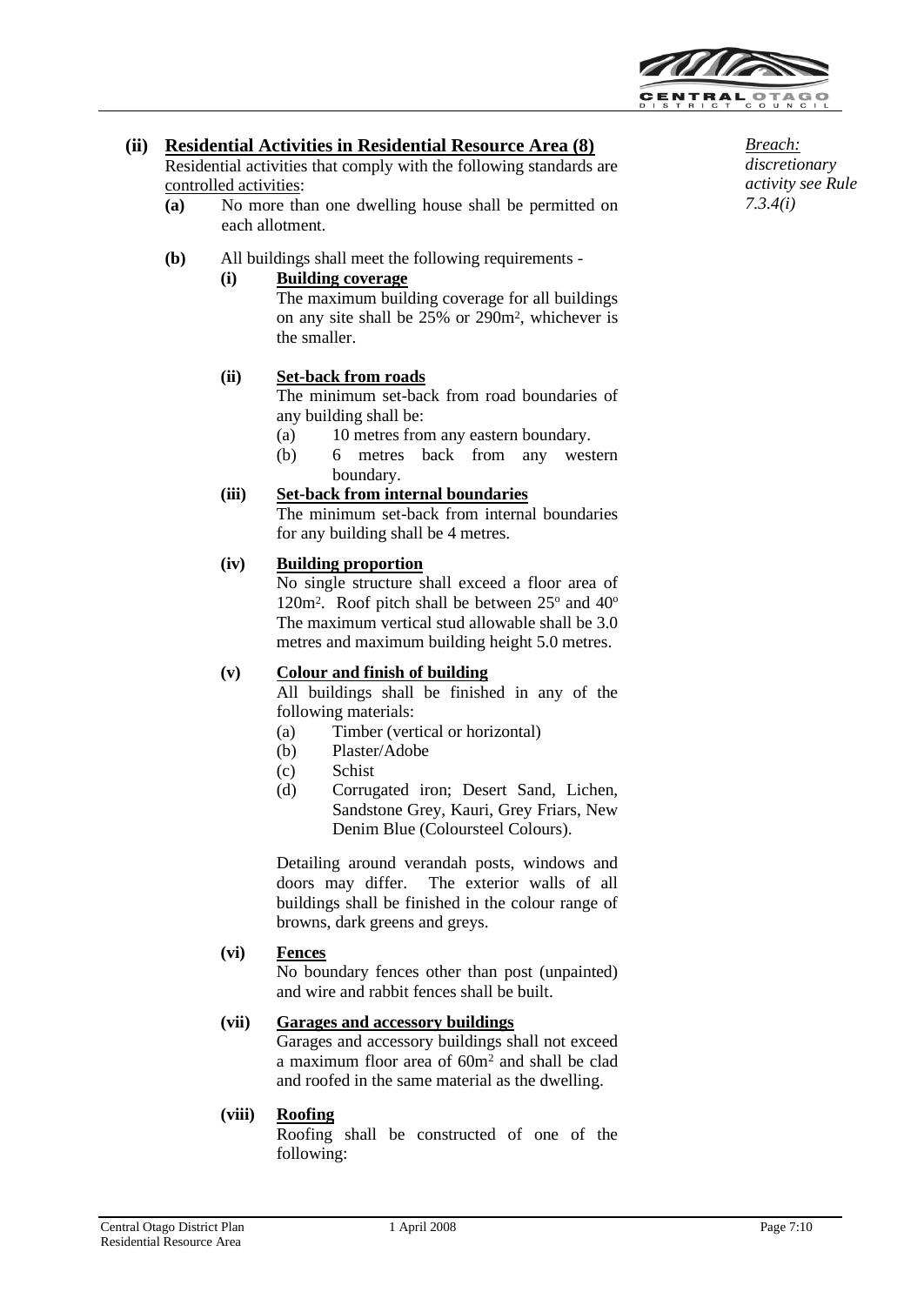

Unpainted natural products, ie, timber shingles, or corrugated iron in one of the following colours:

Lignite, Ironsand, Kauri, Grey Friars, New Denim Blue (Coloursteel colours).

#### **(ix) Landscaping**

- (a) All applications for consent to erect a dwelling shall be accompanied by a landscape plan which identifies tree species, position and layout.
- (b) The landscape plan shall provide for the planting of tree species that will integrate with the existing tree planting framework around the lake edge.
- (c) A simple planting structure is to be encouraged and representative of endemic flora.

Recommended species are as follows:-

| <b>Botanical Name</b>             | <b>Common Name</b>    |
|-----------------------------------|-----------------------|
| Populus alba x glandulosa 'Yeogi' | Silver poplar         |
| Populus yunnanensis               | Chinese poplar        |
| Populus euramericana 'Tasman'     | Tasman poplar         |
| Populus nigra 'Italica'           | Italian or Lombardy   |
|                                   | poplar                |
| Populus deltoides                 | Cottonwood            |
| Salix babylonica                  | Weeping Willow        |
| Salix babylonica aurea            | Golden Weeping Willow |
| Salix matsudana                   | Pekin Willow          |
| Quercus robur                     | English Oak           |
| Quercus palustris                 | Pin Oak               |
| Eucalyptus gunnii                 | Cider Gum             |
| Eucalyptus rodwayii               | Swamp Gum             |

(d) Planting Design

Contour and cluster tree planting is preferred over linear and boundary planting. The main reason for boundary planting is to achieve privacy which can be accomplished by using shrubs.

- (e) Landscaping is to be provided to soften the visual impact of buildings upon Lake Dunstan, the shoreline and State Highway 8.
- **(x)** Power and telephone reticulation are to be underground.
- **(xi)** Road access and internal driveways are to be provided with a minimum of cut and fill.
- **(xii)** No direct physical access is to be achieved from allotments onto State Highway 8.
- **(xiii)** A supply of potable water is available to each dwelling house and satisfactory provision is made for the disposal of effluent and household waste.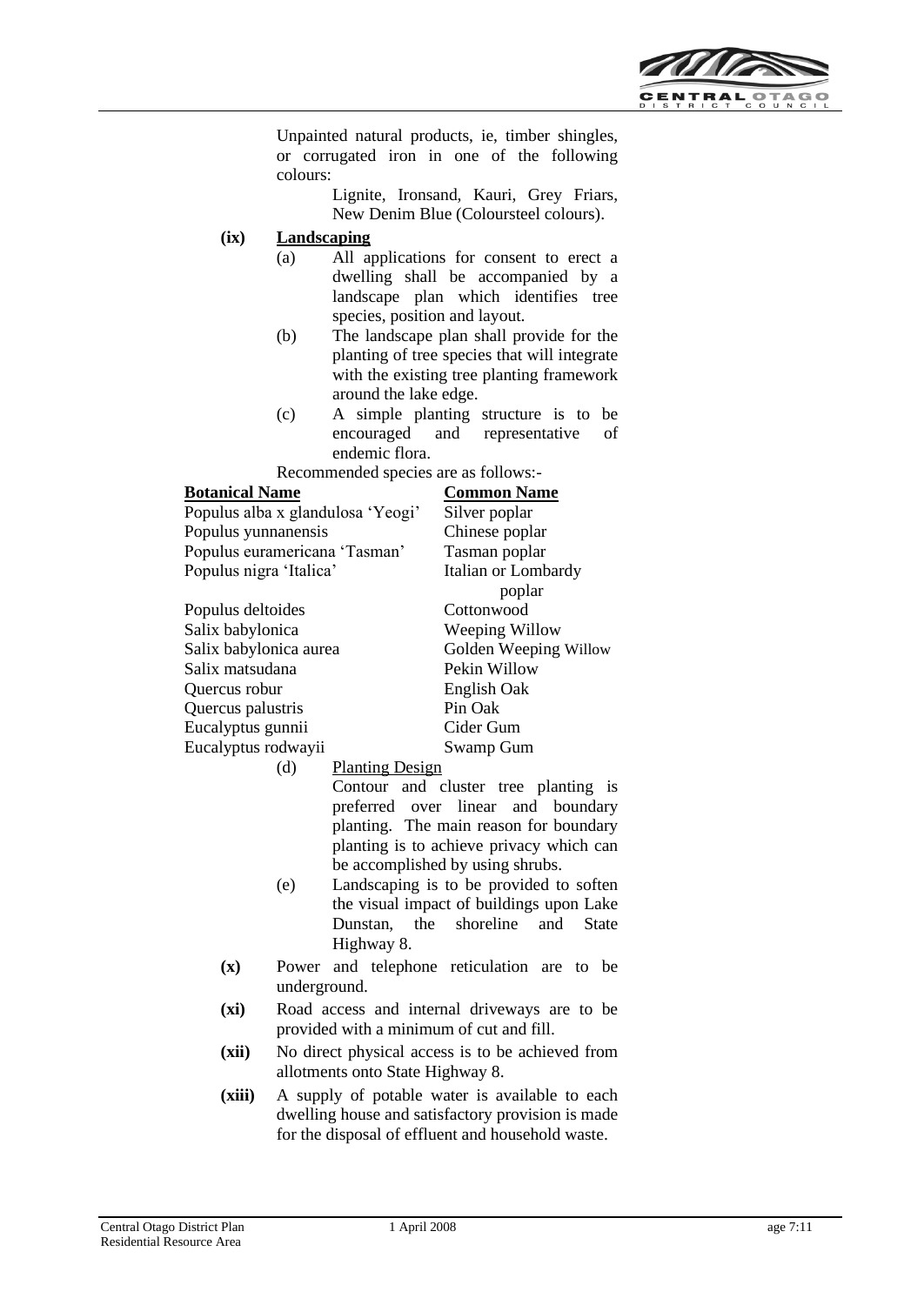

Council shall exercise its control in respect of the following matters:

- 1. Design and appearance of buildings.
- 2. Landscaping in terms of mitigating adverse visual impacts.

### **(iii) Residential Activities in Residential Resource Area (9)**

Residential activities in the Residential Resource Area (9) that comply with the standards set out in Rule 7.3.6 are controlled activities.

Council shall exercise its control in respect of the following matters:

The location of all buildings within individual allotments in respect of the buildings impact on landscape values. In particular:

- **(a)** No building is to be visible on the skyline when viewed from any point on Earnscleugh Road between the Earnscleugh Road – Chapman Road intersection and a point 750 metres west of that intersection on Earnscleugh Road.
- **(b)** No building shall be located closer to that boundary than 25 metres on all sites situated adjacent to the northern and western boundaries of this Resource Area. On all sites adjacent to the southern boundary of Section 84 Block I Fraser Survey District (the old golf course site) no building shall be located closer to that boundary than 20 metres and no buildings are to be located on the south facing slope that is adjacent to the existing orchard on Part Section 57 and Section 72 Block I Fraser Survey District.

# **(iv) Residential Activities in Residential Resource Area (10)**

Residential activities that comply with the following standards are controlled activities:

- **(a)** The dwelling and any ancillary garaging are contained wholly within the site building platform identified in the Concept Plan attached as Schedule 19.17, and
- **(b)** The standards set out in Rule 7.3.6 are complied with, and
- **(c)** The application for resource consent is to be accompanied by a detailed landscape plan showing any existing trees which are required to be removed together with the details of any proposed planting. Such a landscape plan shall be designed to mitigate the effects on the environment of the removal of any existing vegetation and trees shall be planted to compensate for any trees that are removed. It shall be a condition of consent that any landscaping works shown on a plan shall be completed not later than 2 planting seasons after the completion of any residential dwelling on the site.

*Breach: discretionary activity see Rule 7.3.4(iii)*

*Breach: discretionary activity see Rule 7.3.4(i)*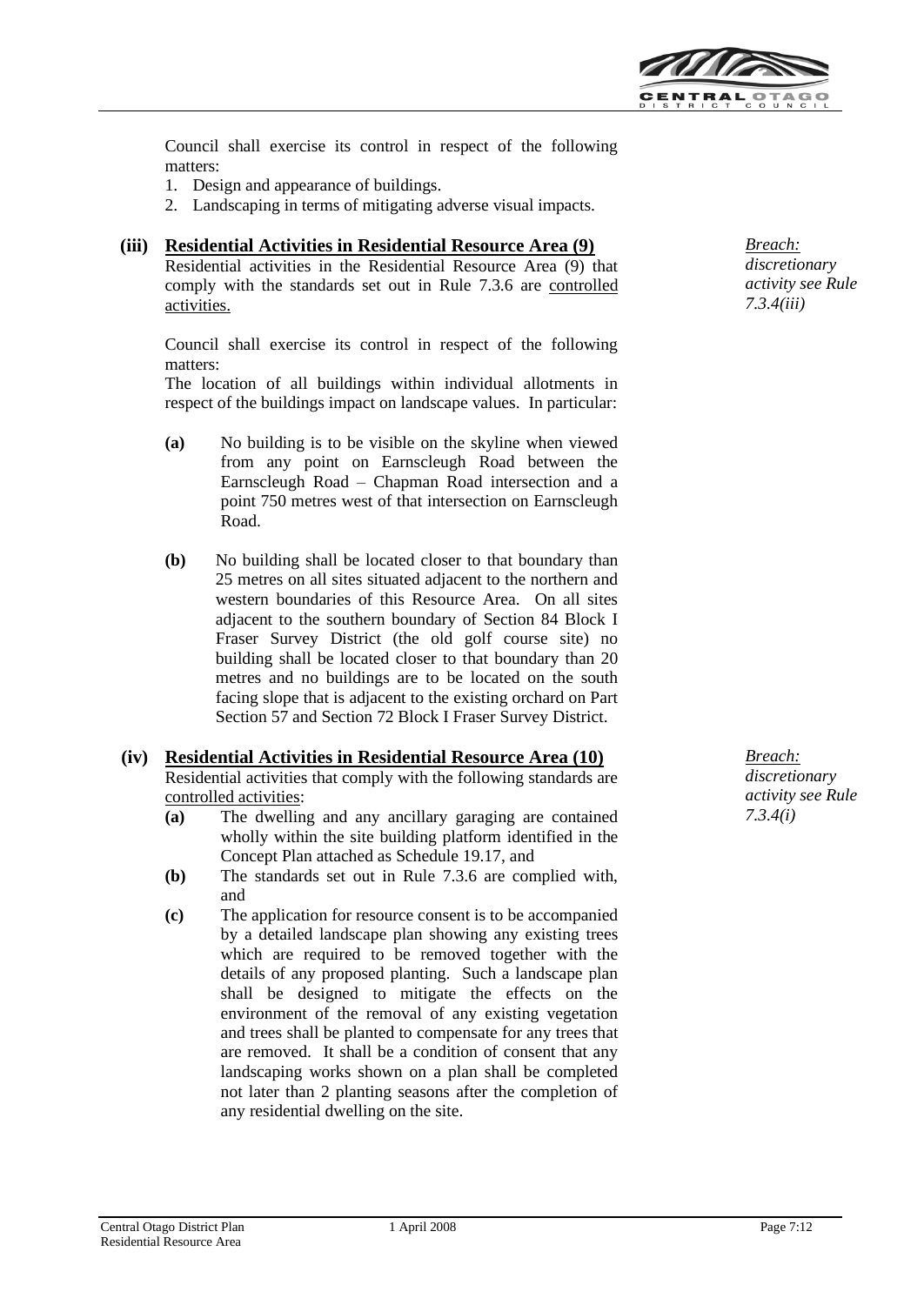

Council shall exercise its control in respect of the following matters:

- 1. The design and colour of the dwelling and any ancillary buildings.
- 2. Landscaping.

### **(v) Scheduled Activities and Existing Community Facilities**

Any extension, upgrade or expansion that changes the character or increases the intensity or scale of the effects of a use that has status as a scheduled activity identified in Clauses 19.3.1 or 19.3.4 of Schedule 19.3 and identified as a scheduled activity on the planning maps or of any other community facility lawfully established prior to notification of this plan or a scheduled activity which breaches the standards which apply to scheduled activities specified in Clause 19.3.4 is a controlled activity.

Council shall restrict the exercise of it's control to the following matters:

- 1. The provision of access, parking, loading and manoeuvering areas.
- 2. The size, design and location of any signs.
- 3. Methods to avoid, remedy or mitigate effects on existing activities including the provisions of screening, landscaping and noise control.The design and colour of buildings.

4. Impact on landscape values.

Any application made under this rule will generally not be notified if the written consent of affected persons is received.

# **(vi) Care Centre or Community Facility (limited to a childrens educational facility) in the Residential Resource Area (11) in the Wooing Tree Overlay Area**

One care centre or community facility (limited to a childrens educational facility) in the Residential Resource Area (11) in the Wooing Tree Overlay Area located no closer than 150 metres to the northern (adjoining the Residential Resource Area (6)) or eastern boundary (adjoining Shortcut Road) of the Wooing Tree Overlay Area is a controlled activity.

Council shall restrict the exercise of its control to the following matters:

- (i) Urban Design and External Appearance; and
- (ii) The provision of access, parking, loading and manoeuvring areas associated with the building; and
- (iii) Landscaping; and
- (iv) Hours of operation; and
- (v) Servicing.

# **7.3.3 DISCRETIONARY (RESTRICTED) ACTIVITIES**

#### **(i) Subdivision**

Except as provided for in Rule 7.3.2(i) and Rule 7.3.4(ii),

 *Breach: discretionary activity see Rule 7.3.4(i)*

*Cross Reference Policies 7.2.1 to*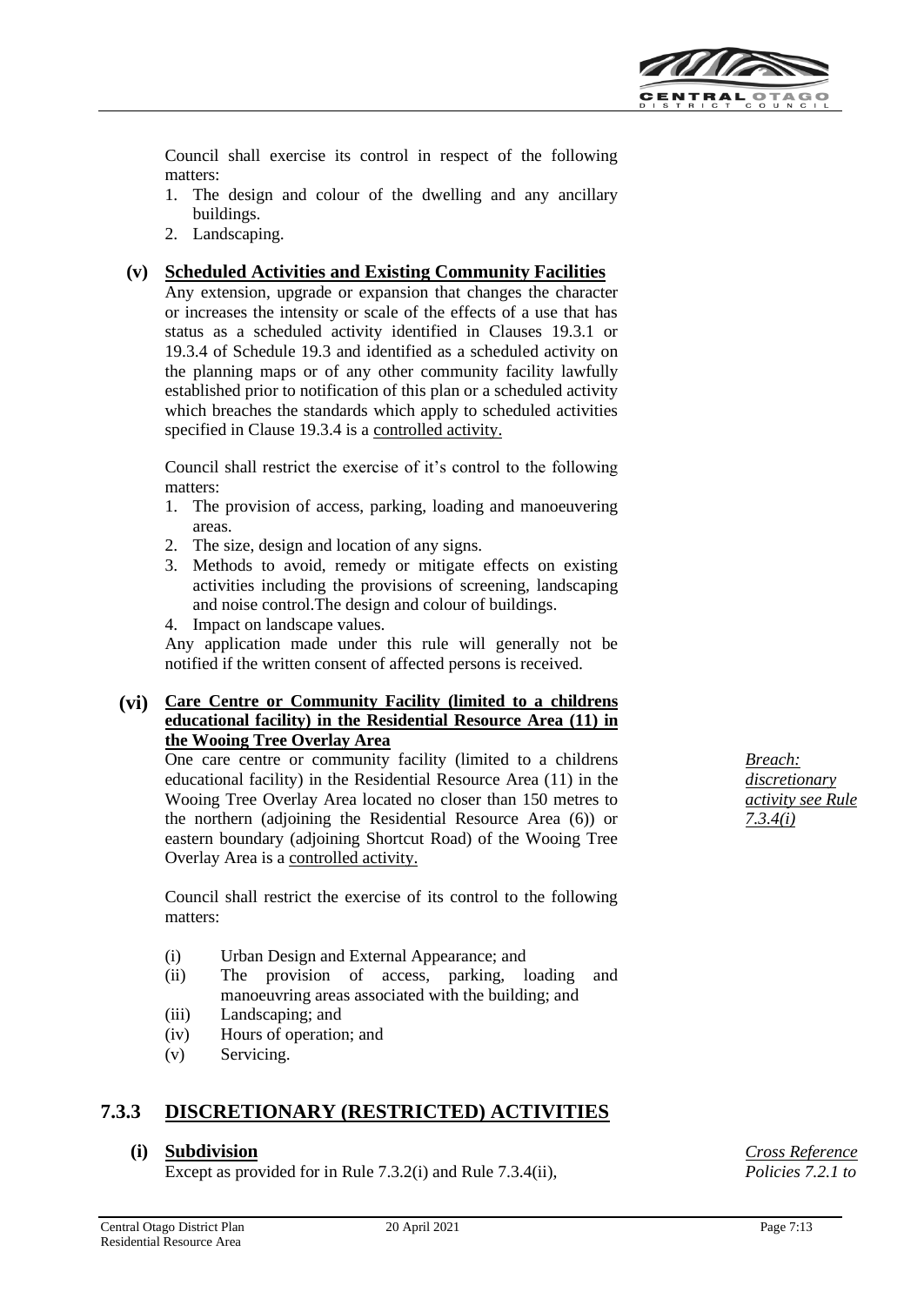

subdivision shall be a discretionary (restricted) activity provided that:

**(a)** Where a reticulated sewerage system is available or is installed as part of the subdivision the minimum size of allotments in the Residential Resource Area shall be  $250<sup>m²</sup>$ .

OR

**(b)** Where a reticulated sewerage system is not installed or available the minimum size of allotments in the Residential Resource Area shall be that which can effectively assimilate waste provided that in no case shall the minimum size of allotments be less than 800m<sup>2</sup> .

# PROVIDED THAT

**(c)** Notwithstanding (a) and (b) above, the following minimum size for allotments and other standards shall apply in the areas set out below:

### **Residential Resource Area – Wooing Tree Overlay Area**

Any subdivision of the Residential Resource Area in the Wooing Tree Overlay Area shall not:

- $(i)$  Exceed a maximum lot size of 350 $m^2$ ; and
- (ii) Exceed a total of 50 residential allotments.

#### Residential Resource Area (1)

Minimum Allotment Area – 3000m<sup>2</sup>

Residential Resource Area (2) Minimum Allotment Area – 4000m<sup>2</sup> provided that the average allotment size is no less than 1 hectare.

Residential Resource Area (3) Minimum Allotment Area – 1000m<sup>2</sup> provided that:

- (i) any subdivision of Lot 1 DP 23948 shall be in general accordance with the concept plan attached as Schedule 19.19 (subject to further consideration being given to landscaping in the consent process) and no more than 21 residential allotments shall be permitted.
- (ii) any subdivision of the Residential Resource Area (3) in the Wooing Tree Overlay Area shall not exceed 40 residential allotments.

#### Residential Resource Area (4)

Minimum Allotment Area - 1500m<sup>2</sup> provided that the average allotment size is no less than 2000m<sup>2</sup> .

Residential Resource Area (5)

Minimum Allotment Area - 3000m<sup>2</sup>

*Breach: discretionary activity see Rule 7.3.4(i)*

*Breach: discretionary activity see Rule 7.3.4(i)*

*Breach: non-complying activity see Rule 7.3.5(iv)*

*Cross Reference Policy 7.2.7 Maps 12, 13, 13A, 14, 16, 41A, B & C*

*Cross Reference Policy 7.2.7, Maps 8 & 44*

*Cross Reference Policy 7.2.7, Maps 2, 12, 13, 13A, 14, 28 & 29*

*Cross Reference Policy 7.2.7, Bannockburn, Maps 7, 8 & 8A*

*Cross Reference Policy 7.2.7,*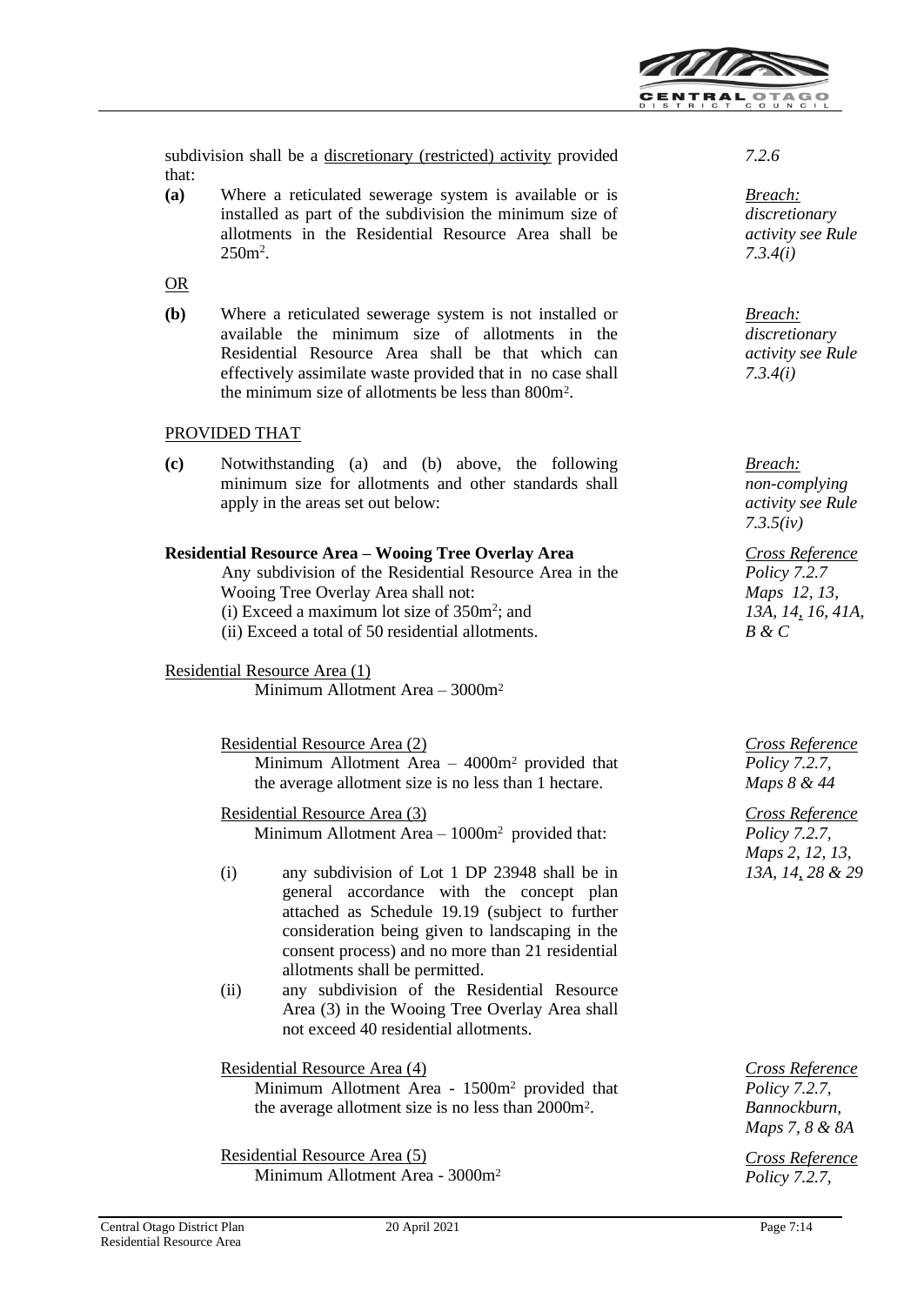

*Lowburn, Maps 18 & 19*

*Cross Reference Policy 7.2.7, Cromwell & Roxburgh, Maps 12, 13, 13A, 14, 15, 36 & 36A*

*Cross Reference Policy 7.2.7, Patearoa, Maps 26 & 27*

*Cross Reference Policy 7.2.7, Crippletown, Map 41E*

*Cross Reference Policy 7.2.7, Alexandra, Map 5*

*Cross Reference Policy 7.2.7, Alexandra, Map 4*

*Cross Reference Policy 7.2.7, Maps 12, 13, 13A, 14 and 29*

Residential Resource Area (6)

- (i) Minimum Allotment Area 4000m<sup>2</sup> .
- (ii) On land described as Sections 2, 9, 12, 28, 1279R and Part Section 1 Block XIV Benger Survey District and Section 31 Block II Teviot Survey District any allotment having an area of less than 1 hectare shall be connected to a reticulated sewerage scheme and access shall be limited to the two access points located in the positions shown as A and B on the Concept Plan attached as Schedule 19.18.

Residential Resource Area (7) Minimum Allotment Area - 1 hectare

### Residential Resource Area (8)

- (i) The minimum allotment area to accommodate a dwelling shall be 1500m<sup>2</sup> provided that the maximum number of allotments intended to accommodate a dwelling house shall be no more than 8 within Residential Resource Area (8).
- (ii) A landscape plan shall be prepared that provides for planting to screen allotments at the southern portion of the Resource Area and adjacent to the State Highway 8 boundaries of allotments. The subdivider shall be responsible for establishing such planting.

Residential Resource Area (9)

Minimum Allotment Area - 6000m<sup>2</sup>

Residential Resource Area (10)

The subdivision shall be in general accordance with the concept plan attached as Schedule 19.17 and no more than 25 residential allotments shall be permitted. The minimum allotment area for residential purposes shall be 800m<sup>2</sup> .

Residential Resource Area (11) Minimum Allotment Area - 400m<sup>2</sup> provided that:

(i) the Minimum Allotment Area for the Residential Resource Area (11) in the Wooing Tree Overlay Area to the east of the Business Resource Area (2) shall be  $500m^2$ ; and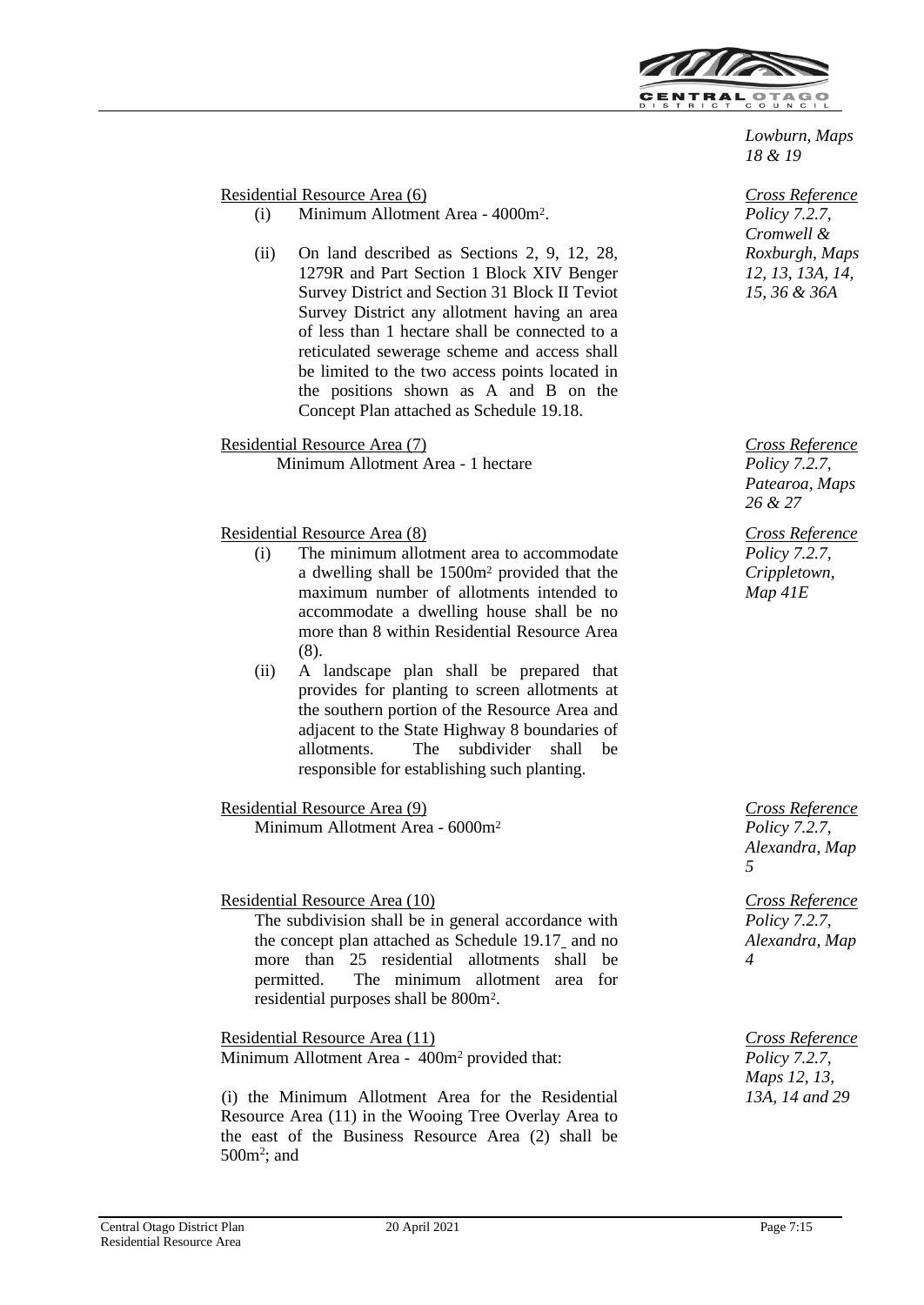

(ii) Any subdivision in the Residential Resource Area (11) in the Wooing Tree Overlay Area shall not exceed 120 residential allotments.

Residential Resource Area (12)

- (i) Minimum Allotment Area 500m<sup>2</sup> provided that the minimum allotment area adjacent to State highway 6 is no less than  $1000m^2$
- (ii) Prior to an application for subdivision consent being made in the Residential Resource Area (12) the landowner shall provide a concept plan which provides for the following, to the extent that this is relevant to the land concerned:
	- Connection with the extended designation D72 and D73, including a 10 metre wide reserve adjacent to the northern boundary of the Residential Resource Area (12) that is shared with Lot 1 DP 23737.
	- Provision for a strip of greenway adjacent to State highway 6 that is wide enough to accommodate a walkway.
	- Provision of additional land to complement the existing pedestrian link in D74.
	- Opportunity to link with existing greenways on the opposite side of Waenga Drive (D77).
- (iii) The plan of subdivision shall be in general accordance with the concept plan referred to in (ii) above, subject to any amendments that result from the consultation with the Chief Executive with respect to the contents of the concept plan

# Residential Resource Area (13)

Minimum Allotment Area – 600m<sup>2</sup> provided that the average allotment size is no less than 800m<sup>2</sup> , the minimum allotment size for allotments with frontage to Ferry Lane is 1000m<sup>2</sup> and the minimum allotment size for allotments that abut land in the Residential Resource Area  $(3)$  is 800 $m^2$ ; and provided that any subdivision shall be in general accordance with the concept plan attached as Schedule 19:22.

Note: For (a) to (c) above, minimum allotment areas for rear allotments are exclusive of access strips.

Council shall restrict the exercise of its discretion to the following:

*Cross Reference Policy 7.2.7, Cromwell Maps 13, 15 & 44*

*Cross Reference Policy 7.2.7 Pisa Moorings Map 29*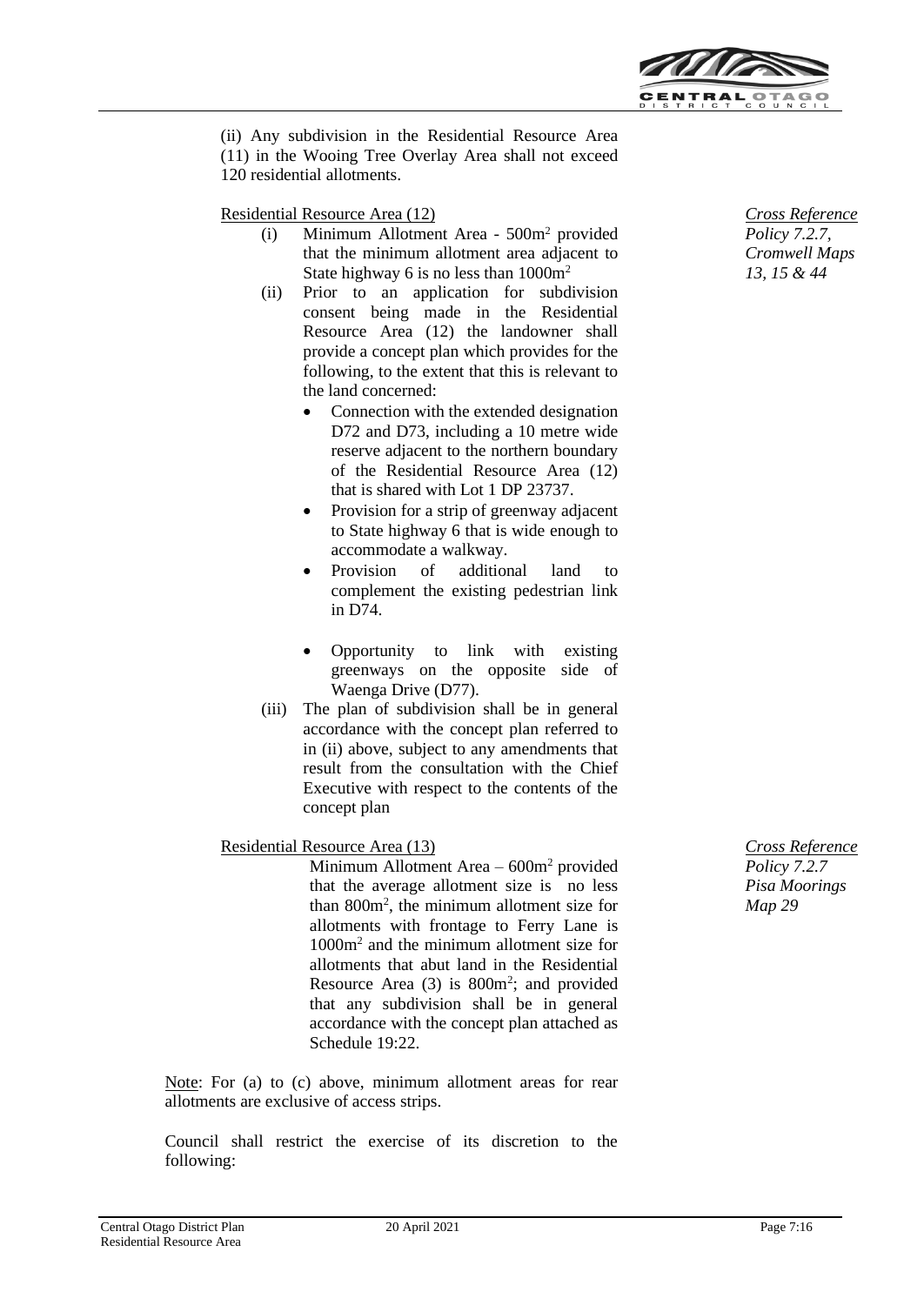

1. The provision of adequate network utility services (given the intended use of the subdivision) and in particular the location, design and construction of these services.

- 2. The location, design and construction of access to public roads and its adequacy for the intended use of the subdivision.
- 3. The provision of landscaping, including road berms.
- 4. Earthworks necessary to prepare the site for development occupation, and/or use.
- 5. Subdivisional design including the shape and arrangement of allotments to:
	- Facilitate convenient, safe, efficient and easy access.
	- Facilitate access to passive solar energy sources.
	- Facilitate the safe and efficient operation and the economic provision of roading and network utility services to secure an appropriate and co-ordinated ultimate pattern of development.
	- Maintain and enhance amenity values.
	- Facilitate adequate access to back land.
	- Protect existing water races.
- 6. The provision of or contribution to the open space and recreational needs of the community.
- 7. The provision of buffer zones adjacent to roads, network utilities or natural features.
- 8. The protection of important landscape features, including significant rock outcrops and escarpments.
- 9. Provision for pedestrian movement, including the provision of walkways.
- 10. The provision of esplanade strips or reserves and/or access strips.
- 11. Any financial contributions necessary for the purposes set out in Section 15 of this Plan.
- 12. Any amalgamations and easements that are appropriate.
- 13. The extension of the Cromwell greenway system into the Residential Resource Area (12).
- 14. Any other matters provided for in section 220 of the Act.
- 15. The provision of screening at the southern end of any residential subdivision of part Lot 2 DP 347065 to provide partial screening of future residential development from the Ranfurly Naseby Road.
- 16. The provision of design controls to address the scale, external design and appearance of future buildings on the block of land in the Residential Resource Area (3) that has frontage to Broom Street, Rannoch Street, Avoca Street, Oughter Street, Carrowmore Street and Lomond Street at Naseby, such design controls to be sympathetic to the heritage values of the Heritage Precinct at Naseby.
- 17. In the Wooing Tree Overlay Area, the provision for pedestrian and cyclist movement and linkages within and through the Wooing Tree Overlay Area, including the provision of footpaths and cycling infrastructure.

*Cross Reference See Rule 7.3.2(iii)*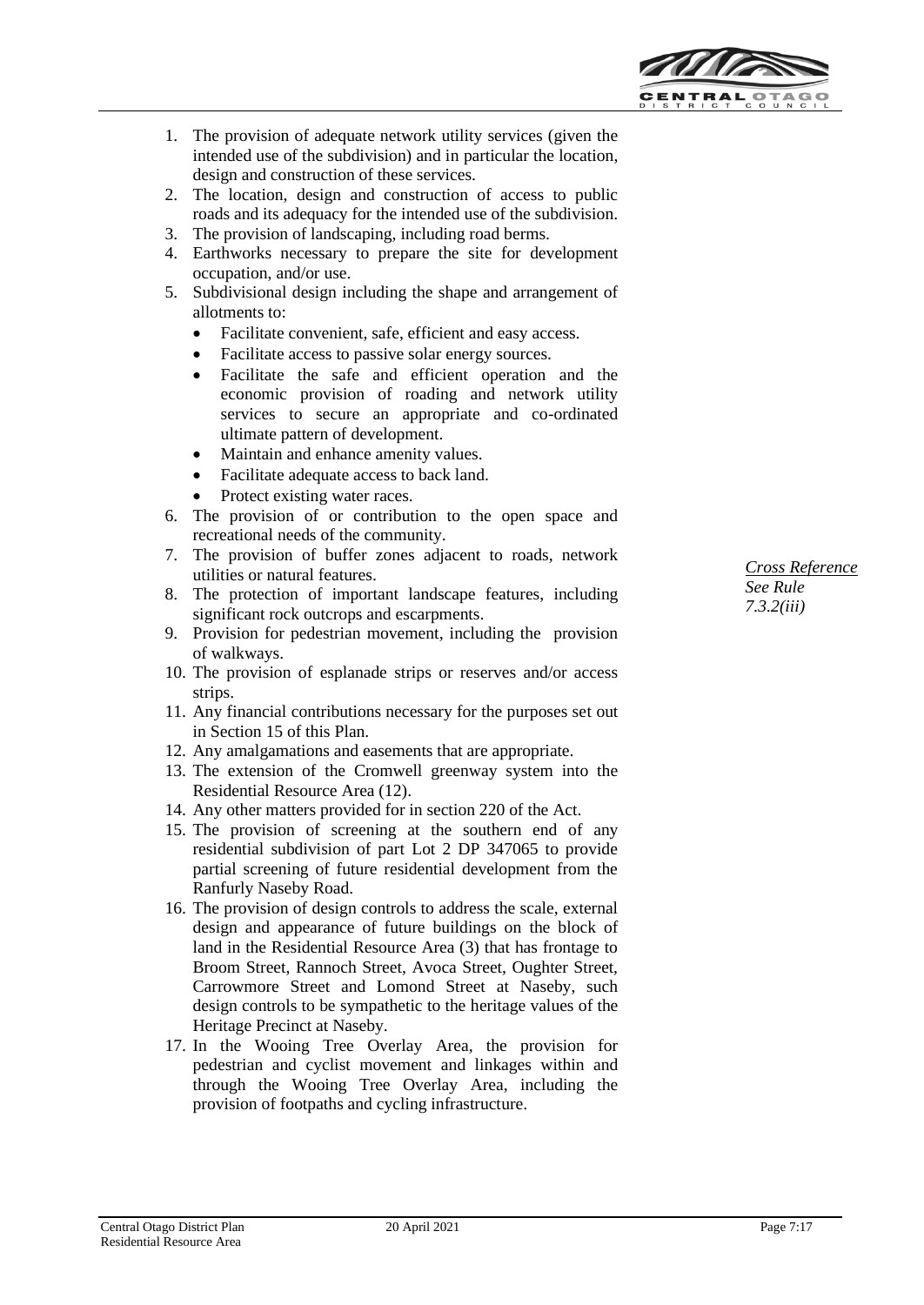

Note: see Section 16.7 General Standards (page 16:14) for the standards that are likely to be imposed as conditions of consent.

Any application made under this rule will generally not be notified or require the written approval of affected parties except that where a State highway is affected the written comment of Transit New Zealand will be required. Transit New Zealand has control of access where a site is adjacent to a Limited Access Road that is a State highway.

#### *Reason*

*The adverse effects of subdivision can generally be overcome by appropriate conditions and standards. The minimum allotment sizes identified reflect the existing density of development in these areas. A maximum lot size has been imposed on the Residential Resource Area in the Wooing Tree Overlay Area to encourage high density development with a large amount of open space. A maximum number of residential lots has been imposed in the Residential Resource Area, in the Residential Resource Area (3) and in the Residential Resource Area (11) in the Wooing Tree Overlay Area to contain and manage growth.* 

### **(ii) Breach of Standards**

Any activity that fails to comply with the following rules:

| <b>Rule 7.3.6(iii)</b> | <b>Bulk and Location of Buildings</b>                                                                                                                                       |
|------------------------|-----------------------------------------------------------------------------------------------------------------------------------------------------------------------------|
| <b>Rule 7.3.6(iv)</b>  | <b>Maximum Coverage</b>                                                                                                                                                     |
| <b>Rule 7.3.6(v)</b>   | <b>Carparking</b>                                                                                                                                                           |
| <b>Rule 7.3.6(vii)</b> | Signs                                                                                                                                                                       |
| <b>Rule 7.3.6(x)</b>   | <b>Excavation</b>                                                                                                                                                           |
| Rule $7.3.6(xii)(a)$   | <b>Acoustics: Residential</b><br><b>Resource Area (13)</b>                                                                                                                  |
| Rule $7.3.6(xii)(b)$   | <b>Acoustics: Residential</b><br>Resource Area, Residential<br><b>Resource Area (3) and</b><br><b>Residential Resource Area (11)</b><br>in the Wooing Tree Overlay<br>Area. |
| Rule $7.3.6(xii)(c)$   | <b>Acoustics: Clyde Residential</b><br>Extension                                                                                                                            |

is a discretionary (restricted) activity.

Council shall restrict the exercise of its discretion to the following matters:

- 1. The effect on amenity values of neighbouring properties in particular access to sunlight, maintenance of privacy, and the adverse effects of noise.
- 2. The effect on the natural character of water bodies and their margins.
- 3. The effect on amenity values of the neighbourhood in particular the character of the streetscape.
- 4. The effect on the safe and efficient operation of the roading network.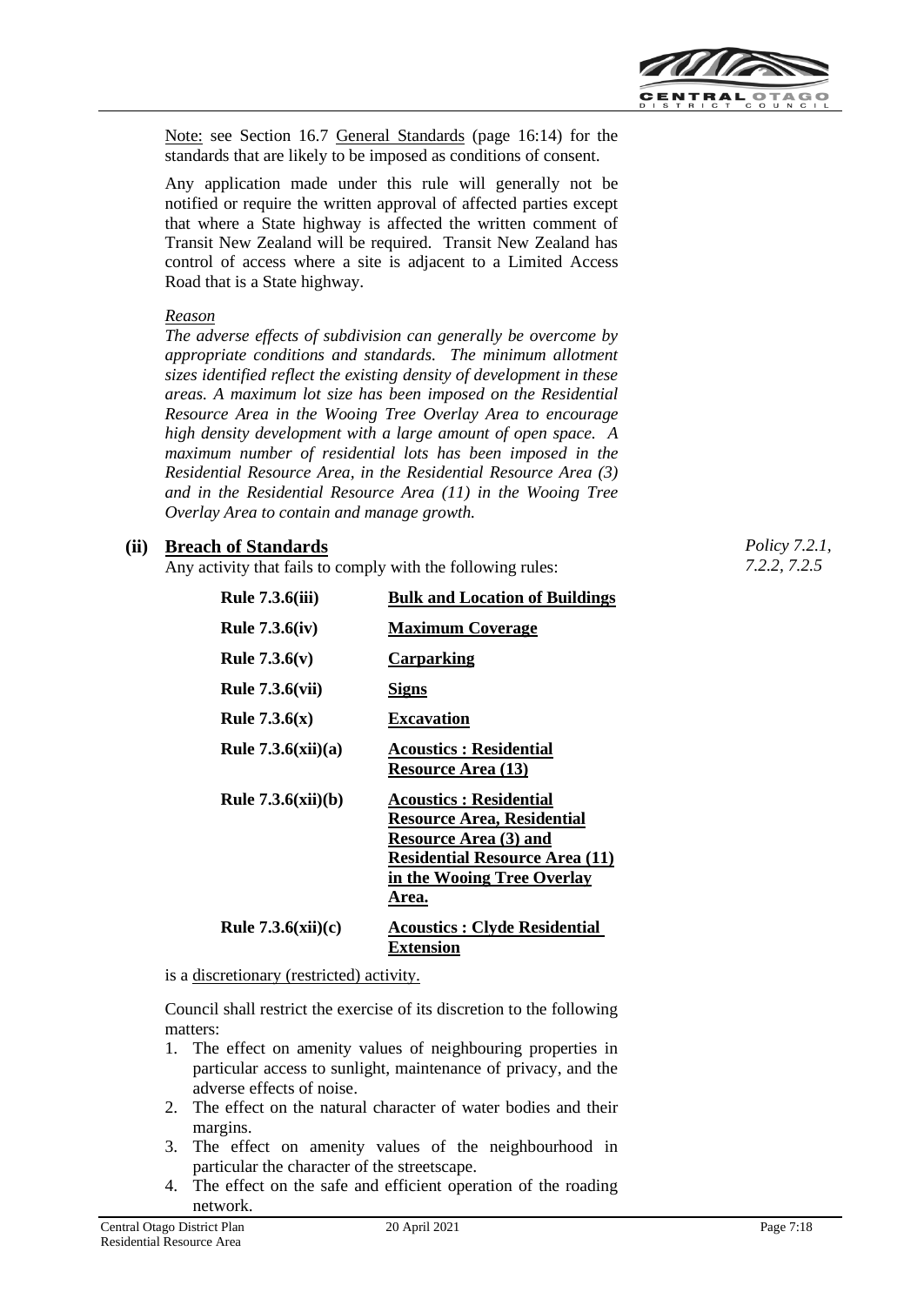

5. The effect on the heritage values of the site or area, with particular regard to any heritage buildings and/or archaeological values on or adjoining the site.

- 6. The effect on infrastructure.
- 7. The effect on the safety of neighbours.
- 8. The effect on the amenity of persons nearby as a consequence of noise generated by activities on the State highway network in the event that Rule 7.3.6(xii) is breached.

Any application made under this rule will generally not be notified where the written approval of affected persons is received.

#### *Reason*

*Failure to conform with these standards has been identified as a discretionary (restricted) activity to enable assessment in terms of section 105 of the Act. Council has flexibility in terms of whether to notify any application made under these rules. In some instances discretionary (restricted) activities will only have a minor effect and do not justify notification. Applications will be processed under delegated authority where affected neighbours have given their written approval to the proposal. Applicants have greater certainty in that attention can be focused upon those matters identified for consideration. This in turn will increase efficiency in processing such applications.*

### **(iii) Relocatable Buildings**

The relocation of a previously used building intended for use as a dwelling (excluding previously used accessory buildings or garages) that does not comply with the standards set out in Rule 7.3.6(xi) is a discretionary (restricted) activity.

Council shall restrict the exercise of its discretion to the following:

- The proposed timetable for completion of the work required to reinstate the exterior of the building and connections to services.
- The design and appearance of the building following reinstatement.

Any application made under this rule will generally not be notified or served where the written approval of affected persons has been obtained.

#### *Reason*

*In the past Council has experienced difficulties with the completion of reinstatement works in respect of dwellings relocated to new sites. These buildings sometimes require exterior upgrading and repair and may be left on the site in an unfinished state. Consequently they can have significant adverse effect on local amenity values. Discretionary (restricted) activity status enables the Council to consider whether a delay in*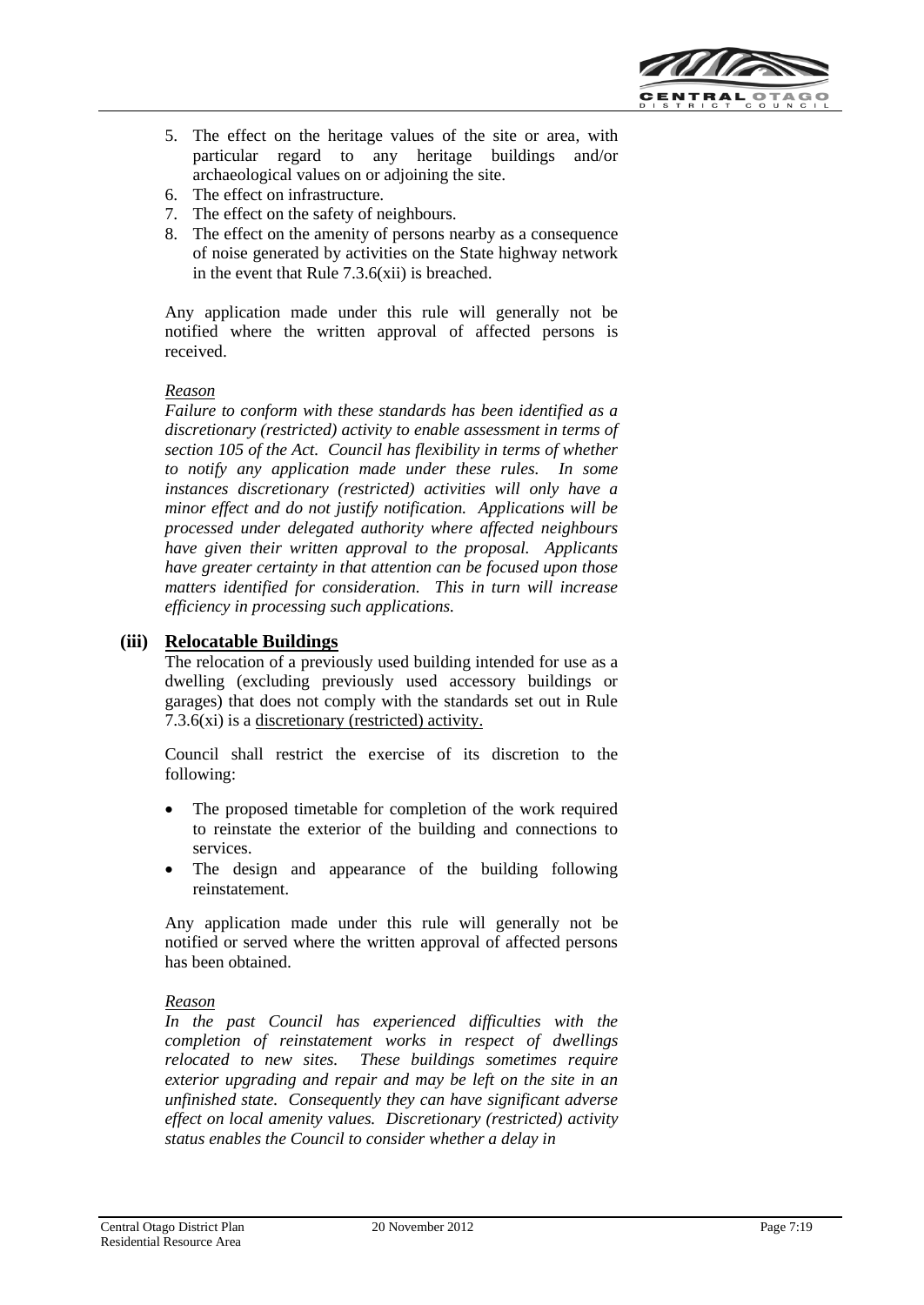

*completing the exterior reinstatement of a particular building is appropriate and to impose conditions that will ensure amenity standards are maintained. Previously used accessory buildings and garages are not subject to this rule.*

# **(iv) Family Flat**

Accommodation for a dependent member of the household in a family flat that is in addition to an existing dwelling on a site is a discretionary (restricted) activity.

Council shall restrict the exercise of its discretion to the effect that the additional building may have on the amenity values of neighbouring properties and the subject property, any servicing requirements and measures necessary to ensure that the family flat remains on the site for a temporary duration.

Any application under this rule will generally not be notified where the written approval of affected persons has been obtained.

#### *Reason*

*While provision for dependent household members serves a community need, consideration must be given to the effects such development may have on neighbouring property owners and services.*

### **(v) Keeping of Bees**

The keeping of bees is a discretionary (restricted) activity provided that:

- **a)** There are no more than 3 hives per property.
- **b**) Bee stock is to be of a gentle strain.
- **c**) Bee stock is to be requeened every two years.
- **d)** Hive/s to be sited with hive entrance/s towards a 1.8 metre fence or hedge to force bees' flight above human head height.
- **e)** Hive/s to be positioned in a sunny, sheltered spot.
- **f)** Water is available for bees on site.

Council shall restrict the exercise of its discretion to the effect on the amenity values of neighbouring properties.

Any application under this rule will generally not be notified where the written approval of the immediate neighbours has been obtained.

#### *Reason*

*The keeping of bees is appropriate where they are maintained and managed to recognised standards to mitigate potential adverse effects.*

# **(vi) Multi-Unit Development**

(a) More than one residential activity on site is a discretionary (restricted) activity provided a site area of  $250m<sup>2</sup>$  per residential activity is achieved where a reticulated sewerage system is installed or available and a site area of  $800m<sup>2</sup>$  per residential activity is achieved where a reticulated sewerage system is not installed or available.

*Breach: discretionary activity see Rule 7.3.4(i)*

*Breach: discretionary activity see Rule* 

*7.3.4(i)*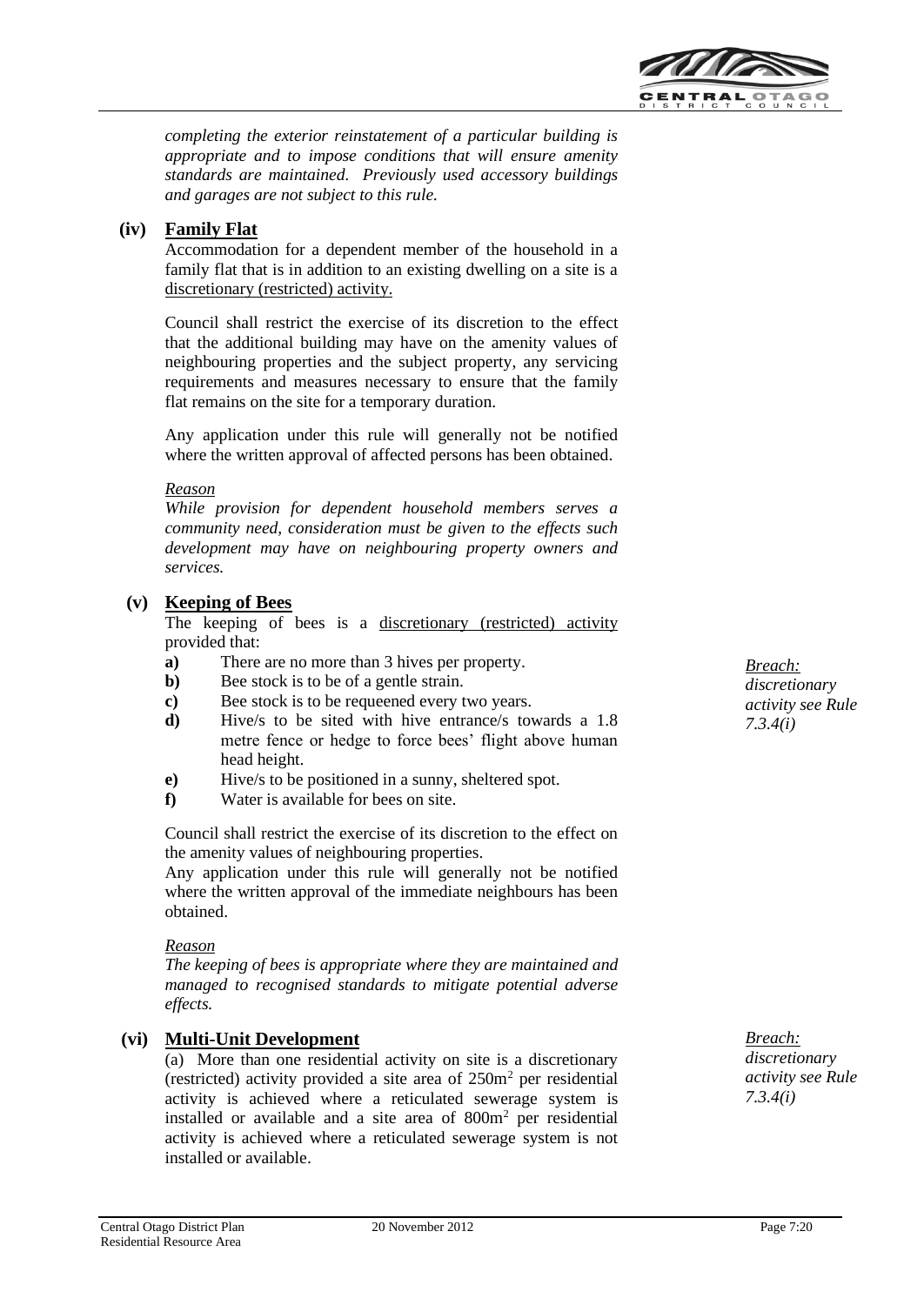

(b) More than one residential activity on a site is a discretionary (restricted) activity in the Residential Resource Area (13) provided a site area of 450m<sup>2</sup> per residential activity is achieved and provided that the site does not have frontage to Ferry Lane.

(c) Notwithstanding (a) above within the Residential Resource Area in the Wooing Tree Overlay Area there shall be no more than four residential activities on a site.

Council shall restrict the exercise of its discretion to the following matters –

- 1. The effect on amenity values of neighbouring properties in particular access to sunlight, maintenance of privacy, and the adverse effects of noise.
- 2. The effect on amenity values of the neighbourhood in particular the character of the streetscape.
- 3. The effect on the safe and efficient operation of the roading network and infrastructure.
- 4. Financial contributions.
- 5. Construction of access, based on standards applied when a subdivision occurs (see Standard 16.7.4).

#### *Reason*

*Multi-unit developments have potential adverse effects that can be addressed through the consent process.*

# **(vii) Relocatable Buildings**

The relocation of previously used buildings for any purpose, other than for use as a dwelling (excluding previously used accessory buildings or garages), is a discretionary (restricted) activity.

Council shall restrict the exercise of its discretion in respect to the effect the building may have on the amenity values of the neighbourhood and adjoining properties including (but not limited to) the following:

- 1. Ensuring the buildings finish is of a reasonable standard.
- 2. Ensuring the building is of a character in keeping with the remainder of the neighbourhood.
- 3. The provision of landscaping and fencing for the purpose of screening.

Council may exercise the bond provisions of section 108(1)(b) of the Act in respect of such activities.

Any application made under this rule will generally not be notified where the written approval of affected persons has been obtained.

#### *Reason*

*In the past Council has experienced difficulties and expressions of community concern with dwellings relocated to new sites. These buildings sometimes require exterior upgrading and repair*

*Breach: non-complying activity see Rule 7.3.5(v)*

*Breach: discretionary activity see Rule 7.3.4(i)*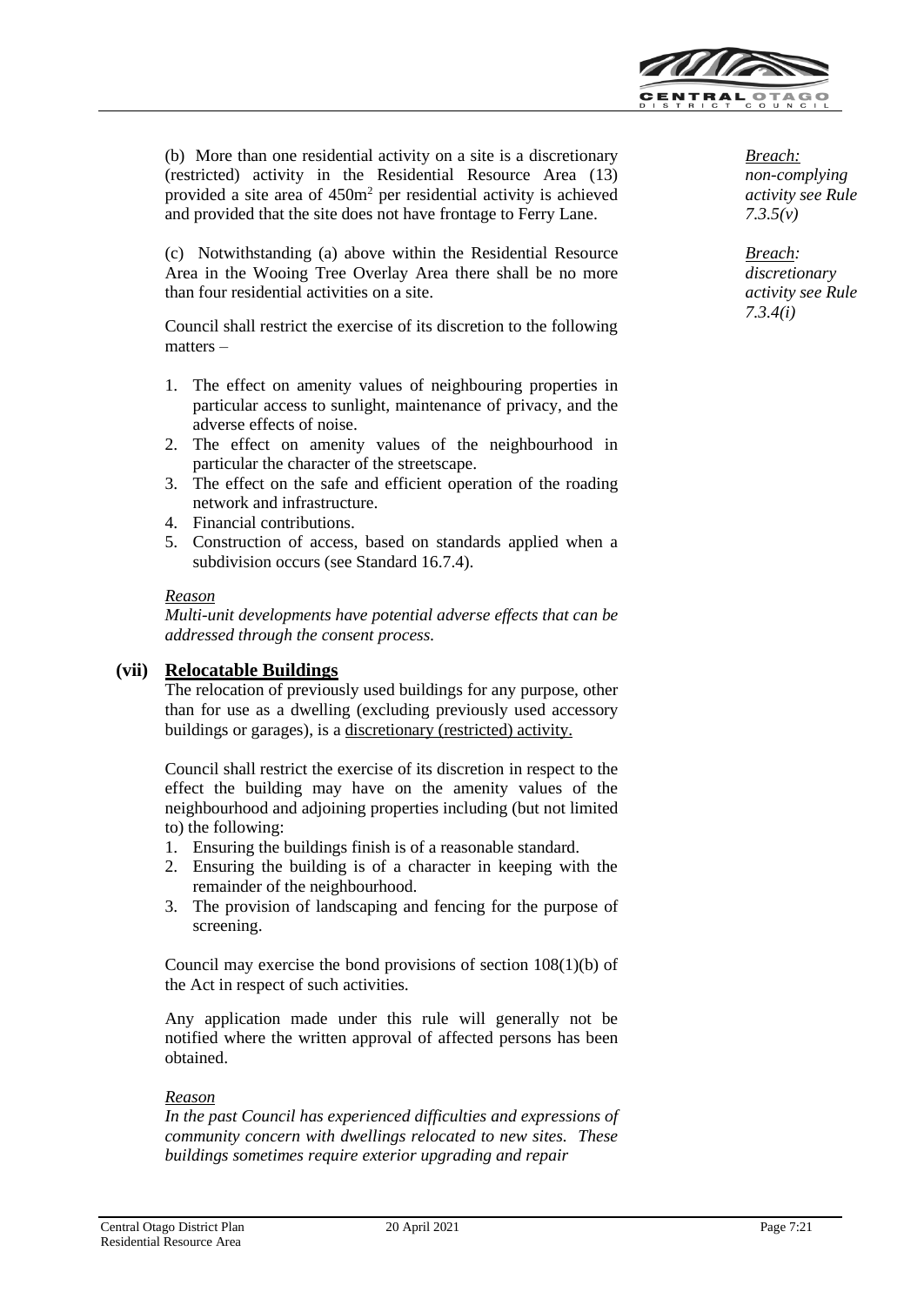

*and may be left on the site in an unfinished state. Consequently they have a significant adverse effect on local amenity values. Discretionary (restricted) activity status enables Council to consider whether a particular development is appropriate and impose conditions that will ensure amenity standards are maintained. Previously used accessory buildings and garages are not subject to this rule.*

# **(viii) Comprehensive Residential Development in the Residential Resource Area in the Wooing Tree Overlay Area**

Comprehensive Residential Development in the Residential Resource Area in the Wooing Tree Overlay Area shall be a discretionary (restricted) activity.

Council shall restrict the exercise of its discretion to the following matters:

- 1. Urban Design and External Appearance; and
- 2. The provision of access, parking, loading and manoeuvring areas associated with the building(s); and
- 3. Landscaping and the provision of open space; and
- 4. Servicing.

#### **7.3.4 DISCRETIONARY ACTIVITIES**

# **(i) Breach of Standards**

Any activity that fails to comply with the following rules: **Rule 7.3.2(i) Subdivision**

- **Rule 7.3.2(ii) Residential Activities in Residential Resource Area (8)**
- **Rule 7.3.2(iii) Residential Activities in Residential Resource Area (9)**
- **Rule 7.3.2(iv) Residential Activities in Residential Resource Area (10)**
- **Rule 7.3.2(vi) Care Centre or Community Facility (limited to a childrens educational facility) in the Residential Resource Area (11) in the Wooing Tree Overlay Area**
- **Rule 7.3.3(i)(a) and (b) Subdivision**
- **Rule 7.3.3(v) Keeping of Bees**
- **Rule 7.3.3(vi)(a) and (c) Multi-Unit Development**
- **Rule 7.3.6(i) Traffic Generation and Characteristics of Activities**

*Cross Reference Policy 7.2.1*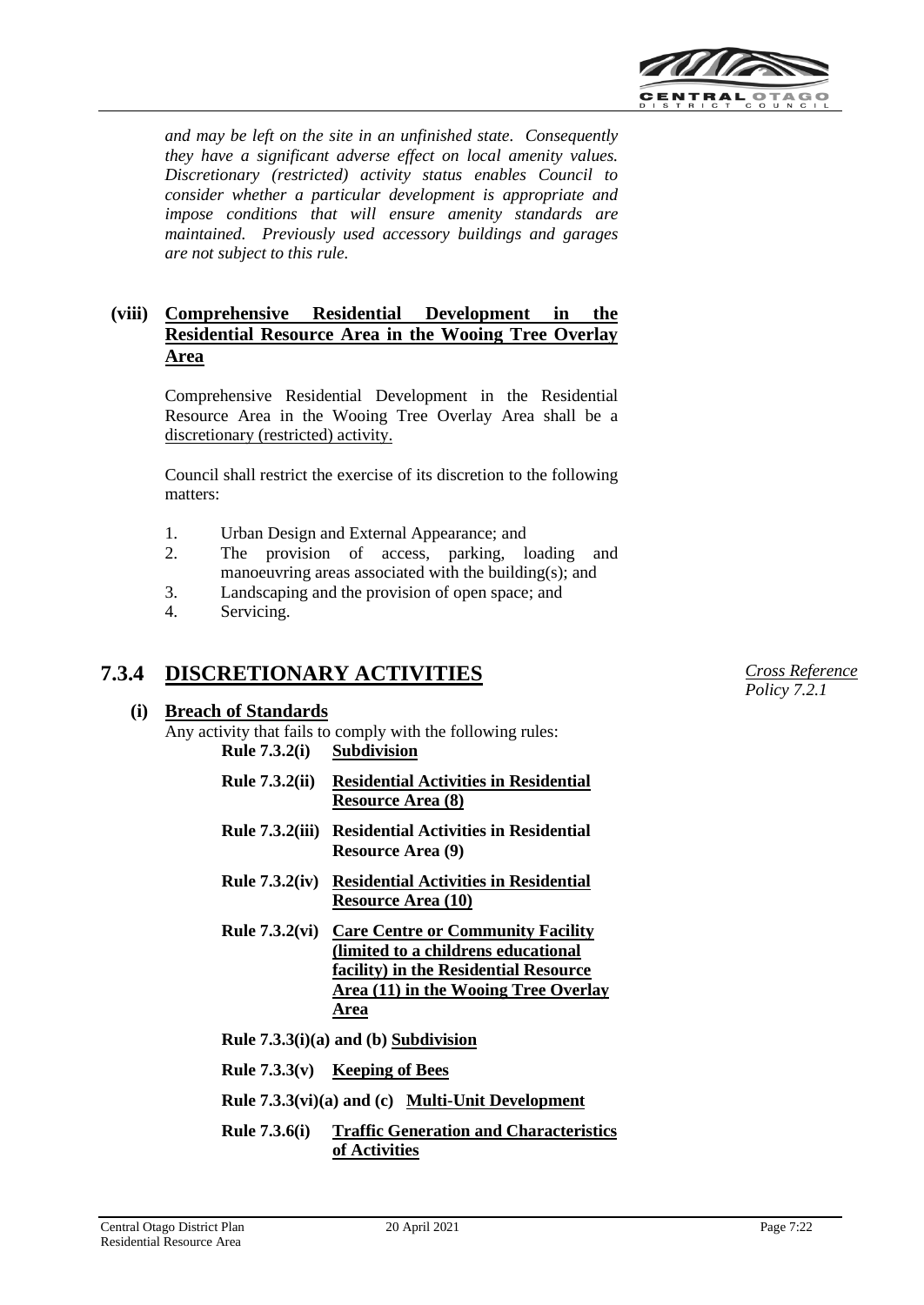

# **Rule 7.3.6(ii) Sense of Amenity, Security and Companionship**

**Rule 7.3.6(vi) Access (a) to (c)**

**Rule 7.3.6(viii) Keeping of Animals**

**Rule 7.3.6(ix) Tree Planting – Residential Resource Area (8)**

**Rule 7.3.6(xiii) Landscaping – Clyde Residential Extension**

is a discretionary activity.

#### *Reason*

*Breach of the rules listed can have significant adverse effects on the character and amenity values of the residential environment.*

### **(ii) Subdivision of Land Subject to Hazards**

Any subdivision that involves land that is subject to or potentially subject to the effects of any hazard as identified on the planning maps or land that is or is likely to be subject to material damage by erosion, falling debris, subsidence, slippage or inundation from any source is a discretionary activity.

Any application under this rule will generally not be notified but is to be accompanied by written comment obtained from a qualified professional that addresses the risk associated with the hazard within the proposed development and any remedial measures necessary to avoid, remedy or mitigate the hazard.

#### *Reason*

*Subdivision of land subject to the effects of a hazard will be subject to careful consideration. See Section 16 Subdivision and Section 17 Hazards.*

#### **(iii) Travellers Accommodation**

Except as provided for in Rule 7.3.5(iii) travellers accommodation is a discretionary activity.

#### *Reason*

*The effects of these activities have the potential to significantly compromise residential amenity values through large buildings, generation of traffic and noise.*

# **7.3.5 NON-COMPLYING ACTIVITIES**

#### **(i) Noxious Effects**

Any activity that:

- **(a)** Disposes of waste onto land (excluding composting activities associated with normal residential gardening activities), or
- **(b)** Houses or involves the intensive confinement of animals (excluding the keeping of domestic animals associated with residential activities), plants or fungi (excluding domestic glasshouses), or
- **(c)** Stores bulk materials other than in connection with

*Cross Reference Policy 7.2.1 17.4.5*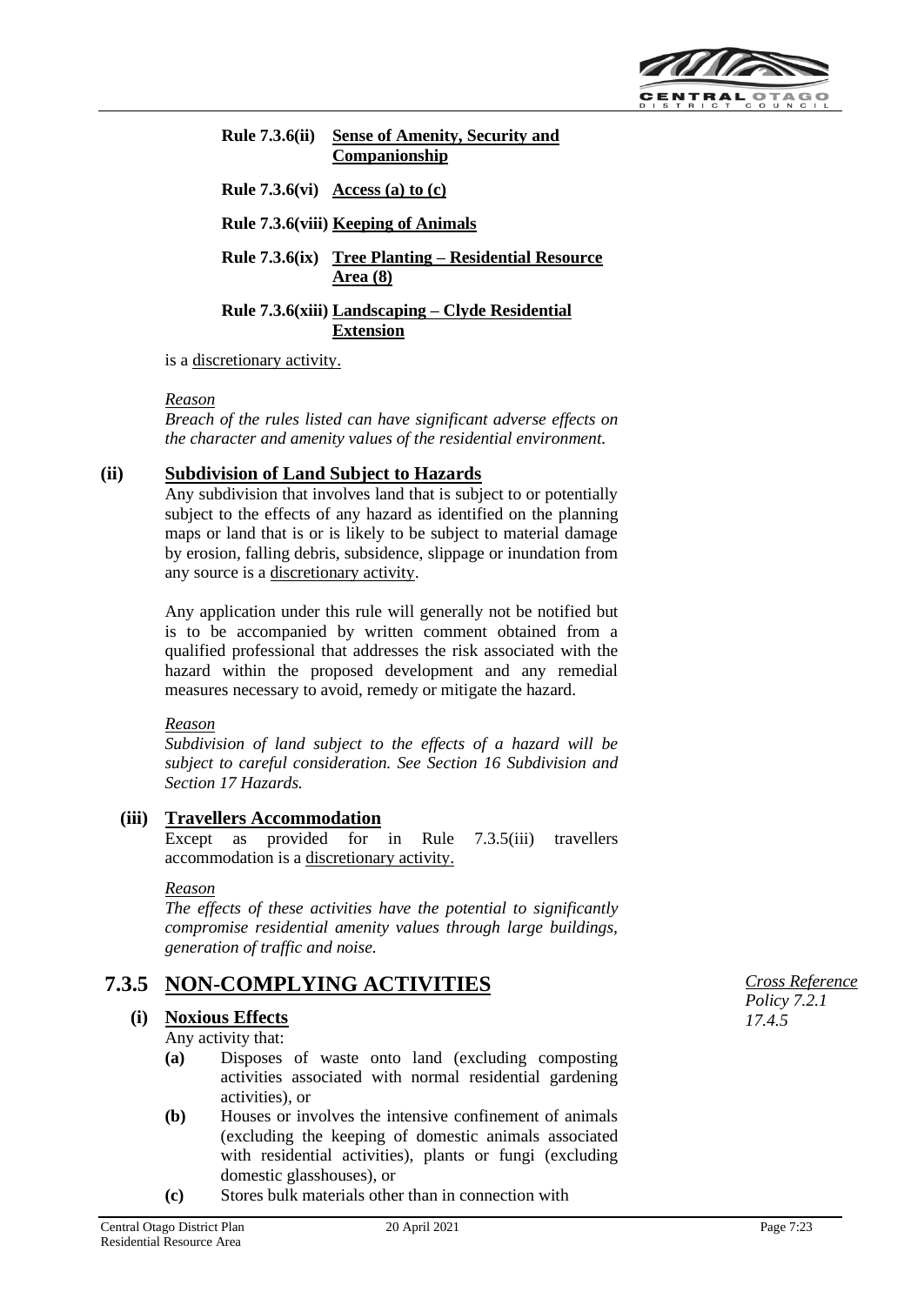

normal residential activities occurring on the site, or

- **(d)** Uses, stores or generates quantities of hazardous substances that exceed the limits specified in Schedule 19.14, or
- **(e)** Requires a licence as an offensive trade within the meaning of the Third Schedule of the Health Act 1956, is a non-complying activity.

#### *Reason*

*These activities may generate significant adverse effects that can have a major impact on residential neighbourhoods. Codes of practice and guidelines recognised by industry may be relevant to the consideration of applications. Examples include the Code of Practice for the Design, Installation and Operation of Underground Petroleum Storage Systems 1992; Supplement No 1 Management of Existing Underground Petroleum Storage Systems. June 1995; Environmental Guideline for Above ground Bulk Tank Containment Systems; and the Australian/New Zealand Standard 1596:1997 LP Gas Storage and Handling and Supplement 1, 1994 Siting of LP Gas Automotive Outlets.*

# **(ii) Buildings on Land Subject to Hazards**

The erection of any building (excluding buildings and/or structures associated with network utilities) on any part of a site identified on the planning maps as being subject to a hazard or land that is or is likely to be subject to material damage by erosion, falling debris, subsidence, slippage or inundation from any source is a non-complying activity.

#### *Reason*

*Locating buildings on areas of known hazard can compromise the health and safety of people and communities. Establishment of buildings in these areas would need to avoid, remedy or mitigate risk before being permitted.*

### **(iii) Travellers Accommodation - Residential Resource Areas (1) to (13)**

Travellers accommodation in Residential Resource Areas (1) to (13) is a non-complying activity.

#### *Reason*

*These particular localities were specifically created by zones forming part of earlier planning instruments and which have the intention of achieving a certain environmental quality and density of development. The effects of travellers accommodation are not compatible with these environments.*

# **(iv) Subdivision – Residential Resource Areas (1) – (13)**

Subdivision of land in Residential Resource Areas (1) to (13) that is in breach of Rule 7.3.3(i)(c) is a non–complying activity.

#### *Reason*

*These particular localities are subject to specific subdivision standards which establish a pattern for future subdivision and development consistent with the amenities of these areas.*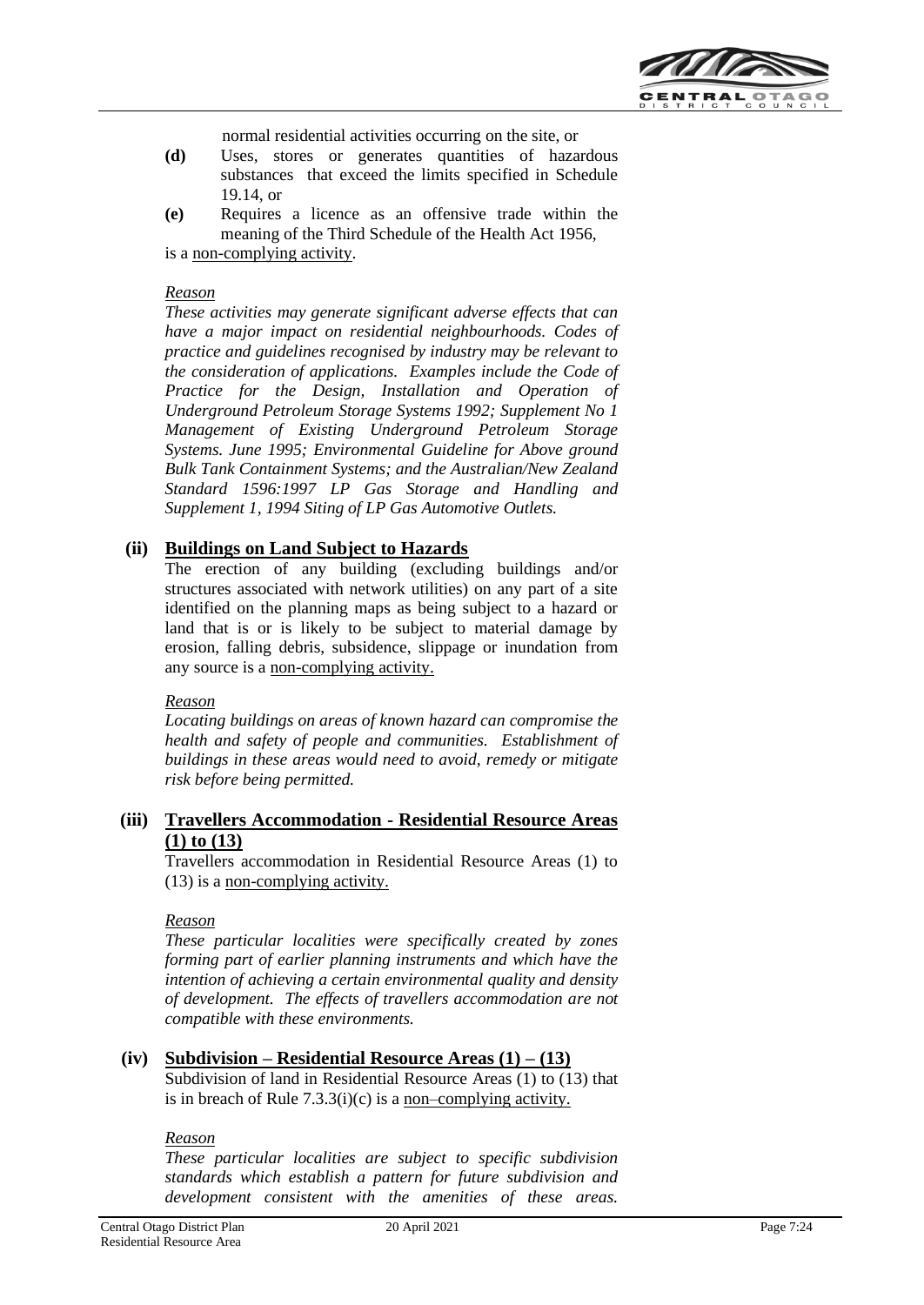

*Subdivision that is in breach of these stated standards has the potential to compromise the amenities of these areas.*

#### **(v) Multi-Unit Development – Residential Resource Area (13)**

More than one residential activity on a site in the Residential Resource Area (13) where the site area per residential activity is less than 450m<sup>2</sup> or where the site has frontage to Ferry Lane is a non-complying activity.

#### *Reason*

*The Residential Resource Area (13) is subject to specific subdivision standards which establishes a particular level of amenity based on a density of development consistent with the amenity of the area. Multi-unit development inconsistent with this established subdivision density has the potential to compromise residential amenity.*

# **(vi) Access – Wooing Tree Overlay Area**

Any activity that fails to comply with Rule 7.3.6(vi)(d) to  $(g)$ which relate to the Wooing Tree Overlay Area is a noncomplying activity.

### **(vii) Access – Clyde Residential Extension**

Any activity that fails to comply with Rule  $7.3.6$ (vi)(h) and (i) is a non-complying activity.

# **(viii) Subdivision and Residential Development – Clyde Residential Extension**

- **(a)** Subdivision and residential development on Lot 2 DP 18990, Lot 1 DP 525753, Lot 2 DP 525753, Lot 1 DP 331535, Lot 2 DP 331535 and part of Mutton Town Road (to be stopped) prior to the provision of a reticulated wastewater disposal scheme at Clyde that is capable of servicing this land is a non-complying activity.
- **(b)** Subdivision and residential development on Lot 2 DP 18990, Lot 1 DP 525733, Lot 2 DP 525733, Lot 1 DP 331535, Lot 2 DP 331535 and part of Mutton Town Road (to be stopped) prior to the provision of an outline development plan that relates to all of the land and which shows the following:
	- **(i)** Indicative roading that shows:
		- all of the land subject to this rule achieving access onto Sunderland Street via a new intersection designed in consultation with Waka Kotahi NZ Transport Agency, and
		- space for a suitable upgrade of the Mutton Town Road/Hospital Street/Sunderland Street intersections to serve possible future development of all land that has frontage to Mutton Town Road; and
	- **(ii)** Indicative roading that shows a road connection to land immediately to the south-east that is beyond the land subject to this rule; and
	- **(iii)** Indicative cycle and pedestrian connections that integrate with the wider transport network including

*Cross Reference Rule 7.3.6(vi)(d) to (g)*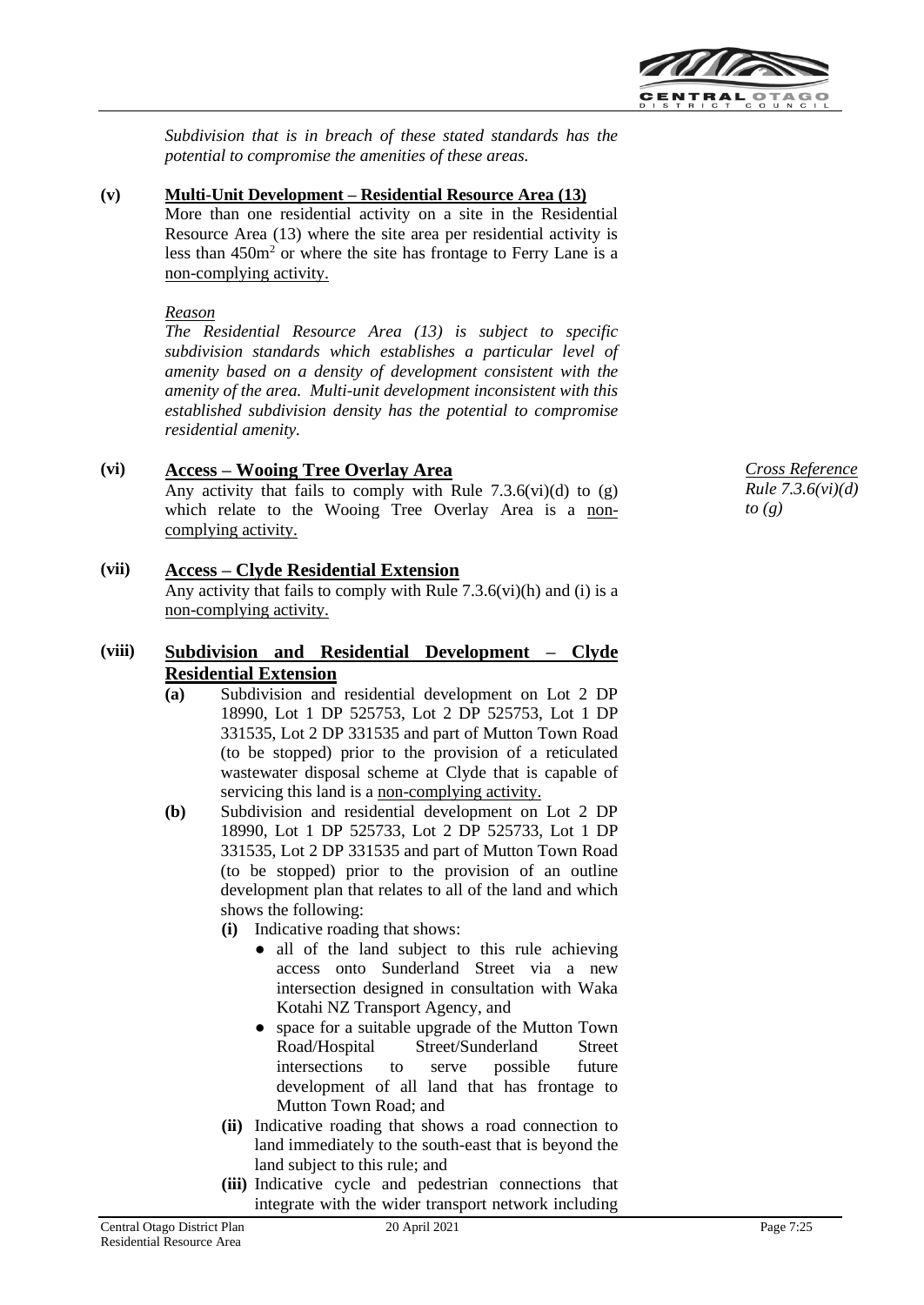

cycle and pedestrian movements to the Otago Central Rail Trail across the Sunderland Street/State Highway 8 intersection; and

**(iv)** The location of any proposed retirement village and provision for access via internal roading on the land. is a non-complying activity.

#### **7.3.6 STANDARDS**

The following standards relate specifically to activities which occur within the Residential Resource Area. There are other rules and standards contained in Sections 11, 12, 13, 14, 15 and 16 of this Plan which may also apply to activities which occur in the Residential Resource Area.

### **(i) Traffic Generation and Characteristics of Activities**

- **(a)** No activity shall attract vehicles to the site for the purpose of refuelling, servicing, maintaining and/or storing those vehicles.
- **(b)** No activity shall involve the retailing of goods and services except as provided for by the definition of home occupation and in association with temporary activities as defined.
- **(c)** No activity shall involve the attraction of the public to the site for any public or private assembly provided this does not apply to the use of reserves or open public space; gatherings associated with normal residential activities; and temporary activities as defined.

#### *Reason*

*The generation of high levels of traffic including heavy trade vehicles has significant adverse effects on amenity values of residential areas particularly in terms of noise levels, visual impacts and the safe and efficient operation of residential streets. The traffic generating effects of these activities are greater than existing community facilities because they generate a consistent flow of traffic at far greater volumes.*

# **(ii) Sense of Amenity, Security and Companionship**

All land use activities shall be associated with the use of the site for residential purposes unless that activity is provided for in terms of Rules  $7.3.1(i)$  or  $7.3.2(v)$ .

#### *Reason*

*A sense of amenity, security and companionship can be lost when premises are dormant at those times when neighbours are present. The requirement to have associated residential activity is to avoid such loss and to contribute to the cohesion of residential areas.*

#### **(iii) Bulk and Location of Buildings**

The minimum separation distances from boundaries required and the maximum height permitted shall be as follows:

*Cross Reference Policy 7.2.1 to 7.2.6*

*Breach: discretionary activity see Rule 7.3.4(i)*

*Breach: discretionary activity see Rule 7.3.4(i)*

*Breach: discretionary (restricted) activity see Rule 7.3.3(ii)*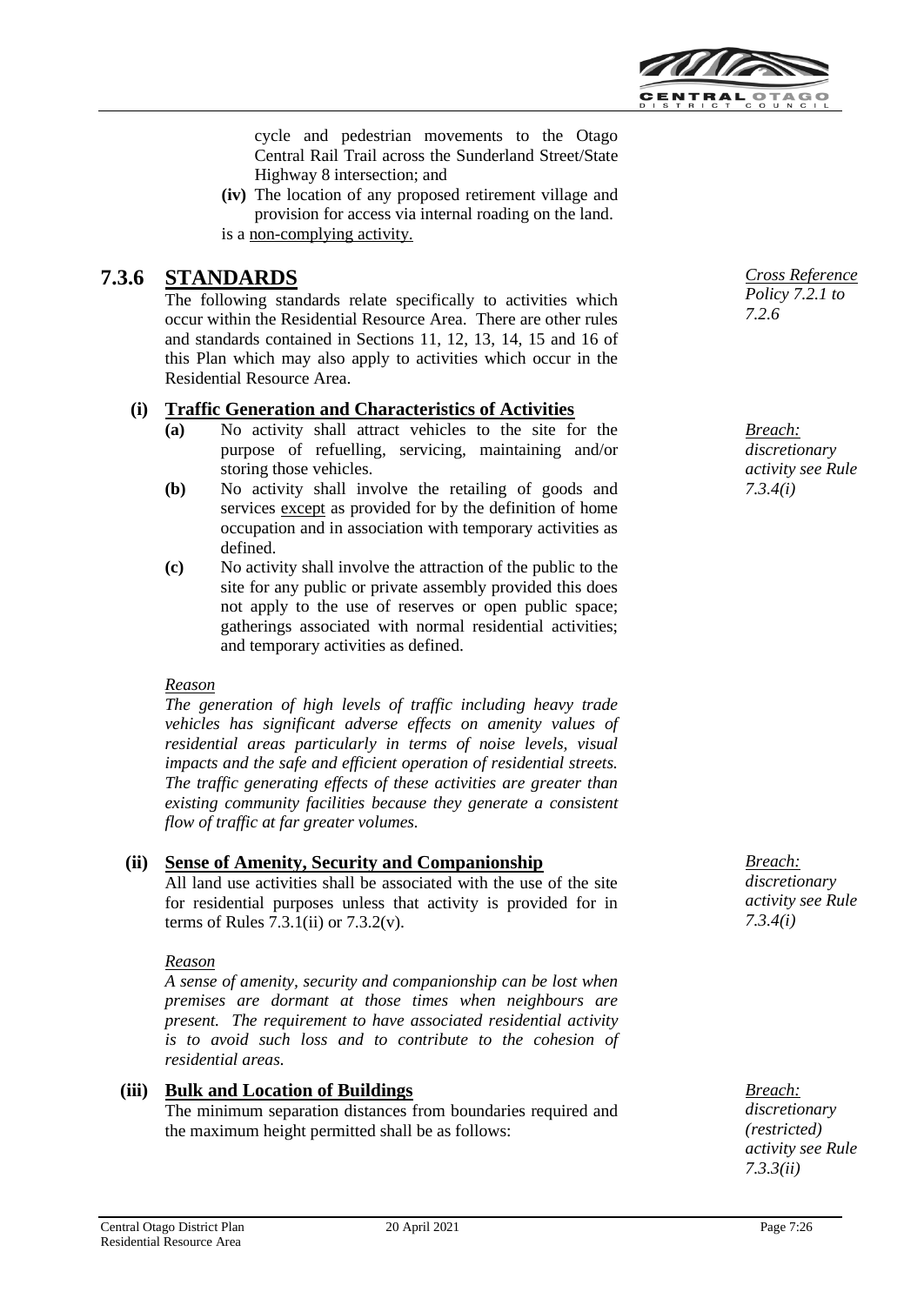

# **(a) Yards adjacent to the margin of a lake**

Where any site has a boundary adjacent to the margin of a lake, a 15 metre yard shall be applied to that boundary.

# **(b) Front Yards**

A minimum front yard of 4.5 metres provided that:

- **(i)** A garage or carport either freestanding or structurally forming part of or attached to the principal building on the site may be erected in the front yard where:-
	- 1. The garage or carport does not occupy more than 50% of the street frontage or 7.5 metres which ever is the lesser.
	- 2. The garage or carport is setback a minimum of 1.5 metres from the street boundary and a minimum of 4.5 metres from an intersection. Where a site has a curved boundary at the intersection, the intersection shall be deemed to be a point defined by planes that continue the line of the front boundaries of the site that exist beyond the curve.
	- 3. Written consent of the immediate adjoining owner is received and submitted to Council with the building consent application if the garage or carport is located within any space that forms a continuation of the side yard.
	- 4. The location of the garage or carport does not adversely effect the safe and efficient operation of the adjoining road.

Provided that this rule does not apply in Residential Resource Areas (1), (2), (6) and (7).

- **(ii)** A minimum front yard of 7 metres is required in Residential Resource Areas (1), (2), (6), (7) and (9).
- **(iii)** A minimum front yard of 3 metres is required in the Residential Resource Area in the Wooing Tree Overlay Area.
- Note: See also Rule 7.3.6(iii)(d) for yards adjacent to road boundaries in Residential Resource Areas (6) and (9).
- **(iv)** Where the intersection of roads change the angle of such roads by more than 45 degrees no fence, boundary wall or retaining wall in excess of 1 metre in height above road level shall be erected in the triangle of land within 4.5 metres of the intersection. Where a site has a curved boundary at the intersection, the intersection shall be deemed to be a point defined by the planes that continue the line of the front boundaries of the site that exist beyond the curve.

Note: See also Rule 7.3.6(iii)(d) and Rule 12.7.7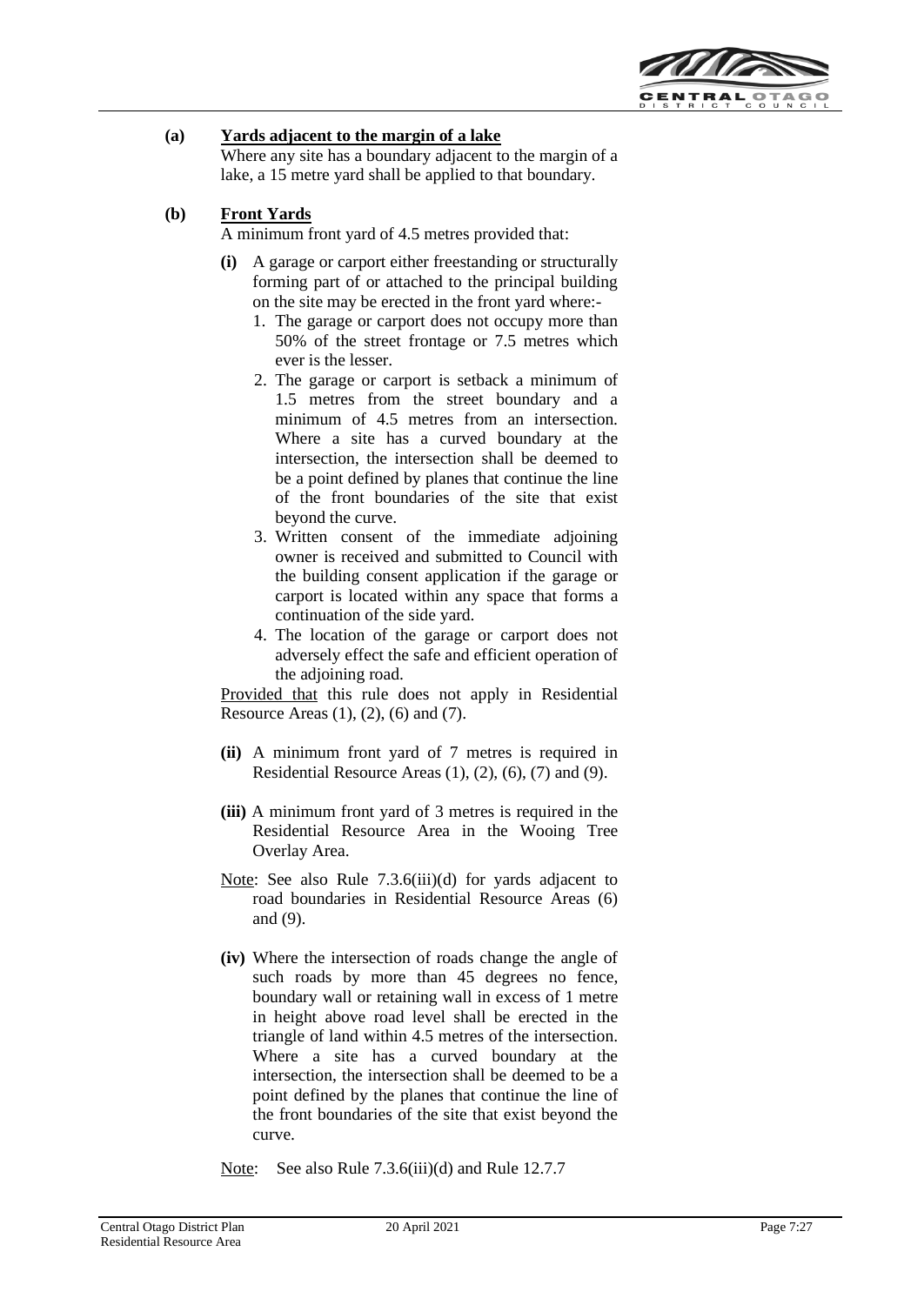

# **(c) Side and Rear yards**

Minimum rear yard of 3.0 metres and minimum side yards of one of 3.0 metres and one of 1.8 metres provided that:

- **(i)** An accessory building or a garage or carport either freestanding or structurally forming part of or attached to the principal building on the site may be erected in the side or rear yards where:-
	- 1. 3.0 metres unobstructed access to the rear of the site is provided on at least one side yard.
	- 2. The length of the building or buildings within the yard does not exceed 10 metres in total length adjacent to any one boundary.
	- 3. The height of the building within the yard does not exceed a maximum of 2.7 metres at the boundary or encroach into the plane referred to in  $(f)(1)(ii)$  below if the plane is extended from the minimum side or rear yard to the boundary.
	- 4. Written consent of adjoining owners is received and submitted to Council with the building consent application.
- **(ii)** Minimum side yards of 3 metres are required on all side yards in Residential Resource Areas (1) to (7) and (9).
- **(iii)** Minimum side yards of 1.8 metres are required on all side and rear yards in the Residential Resource Area in the Wooing Tree Overlay Area, unless the development is a comprehensive residential development under Rule 7.3.3(viii) and buildings are adjoined by a common wall in which case no side yard is required.
- **(iv**) A minimum yard of 10 metres is required in the Residential Resource Area (3) in the Wooing Tree Overlay Area where a site adjoins Shortcut Road, provided that:
	- **(i)** No building shall be located within this minimum yard, with the exception of one garden shed per site measuring no more than  $6m^2$  floor area and  $2$ metres in height with exterior walls finished in the colour range of browns, dark greens and greys.
	- **(ii)**No fence exceeding a height of 1.2 metres shall be erected within this minimum yard.

#### **(d) Yards adjacent to Road Boundaries**

- **(i)** A minimum yard of 6 metres shall be required to road boundaries in Residential Resource Area (9).
- **(ii)** A minimum yard of 30 metres shall be required to State highways in Residential Resource Area (6).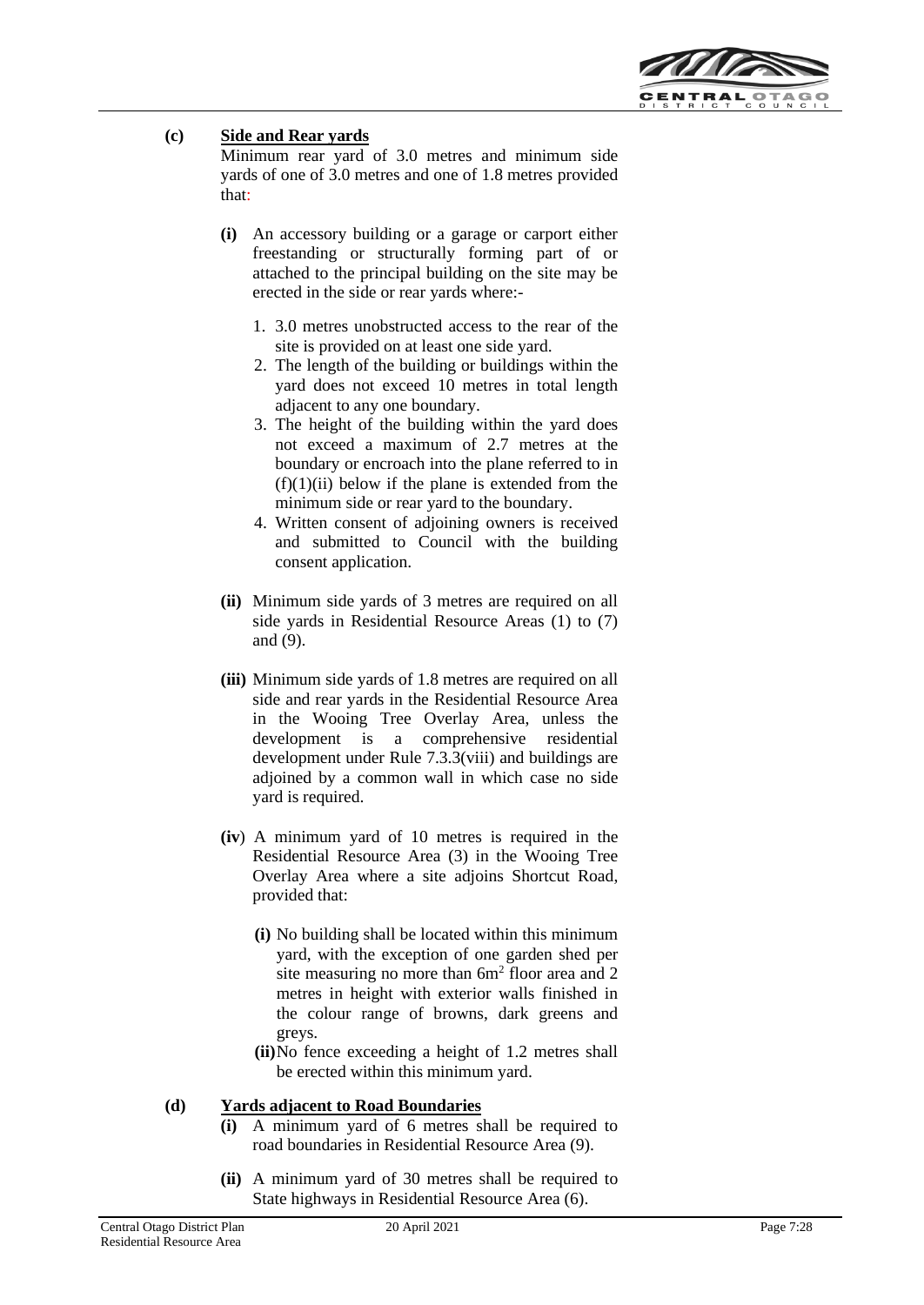

# **(e) Determination of Yards**

For the purposes of determining yards on a site, the following shall be complied with –

- **(i)** Front site of generally rectangular shape The front, side and rear yards shall be as defined.
- **(ii)** Rear site of generally rectangular shape Two rear yards and two side yards shall apply to boundaries nominated by the owner other than the access strip.
- **(iii)** Corner and through sites

Where a front site has more than one road frontage the following shall apply –

A front yard to each road frontage, a rear yard to one boundary to be nominated by the owner; and a side yard to the remaining boundary. In each case the rear and side yard shall not include that part of the site that is included in the front yard.

**(iv)** Triangular Shapes

Where a triangular shaped site exists with converging side boundaries the following shall apply–

A front yard to the road frontage, a rear yard encompassed by an arc of a 9 metre radius drawn with its centre at the intersection of the side boundaries, and side yards to each side boundary.

**(v)** Sites of Irregular Shape

For any site of irregular shape not described in this rule the Council shall determine the required front, side and rear yards having regard to the particular characteristics of the site.

# **(f) Height**

#### *(1) Normal Standard*

Except on land identified in (2), (3) and (5) below and as set out in (c) above for accessory buildings, the maximum height of all buildings shall be as follows:

- (i) Along the line of the 1.8 metre side yard, no part of any building shall exceed 3.6 metres and along the line of the 3.0 metre side or rear yard, no part of any building shall exceed 4.2 metres, as measured from the natural ground level prior to any excavation or filling of the site, averaged between the extremities of the building foundations adjacent to the yard under consideration, provided that the apex of a single gable end of a building may have a maximum height of 6 metres.
- (ii) Beyond the line of the minimum side and rear yard, no part of any building shall exceed the height determined by an inclined plane and originating from the height determined in (i) above and inclined upwards at an angle of 25° to the horizontal provided that the apex of a single gable end may protrude through any plane to a height not greater than that permitted in (i) above and provided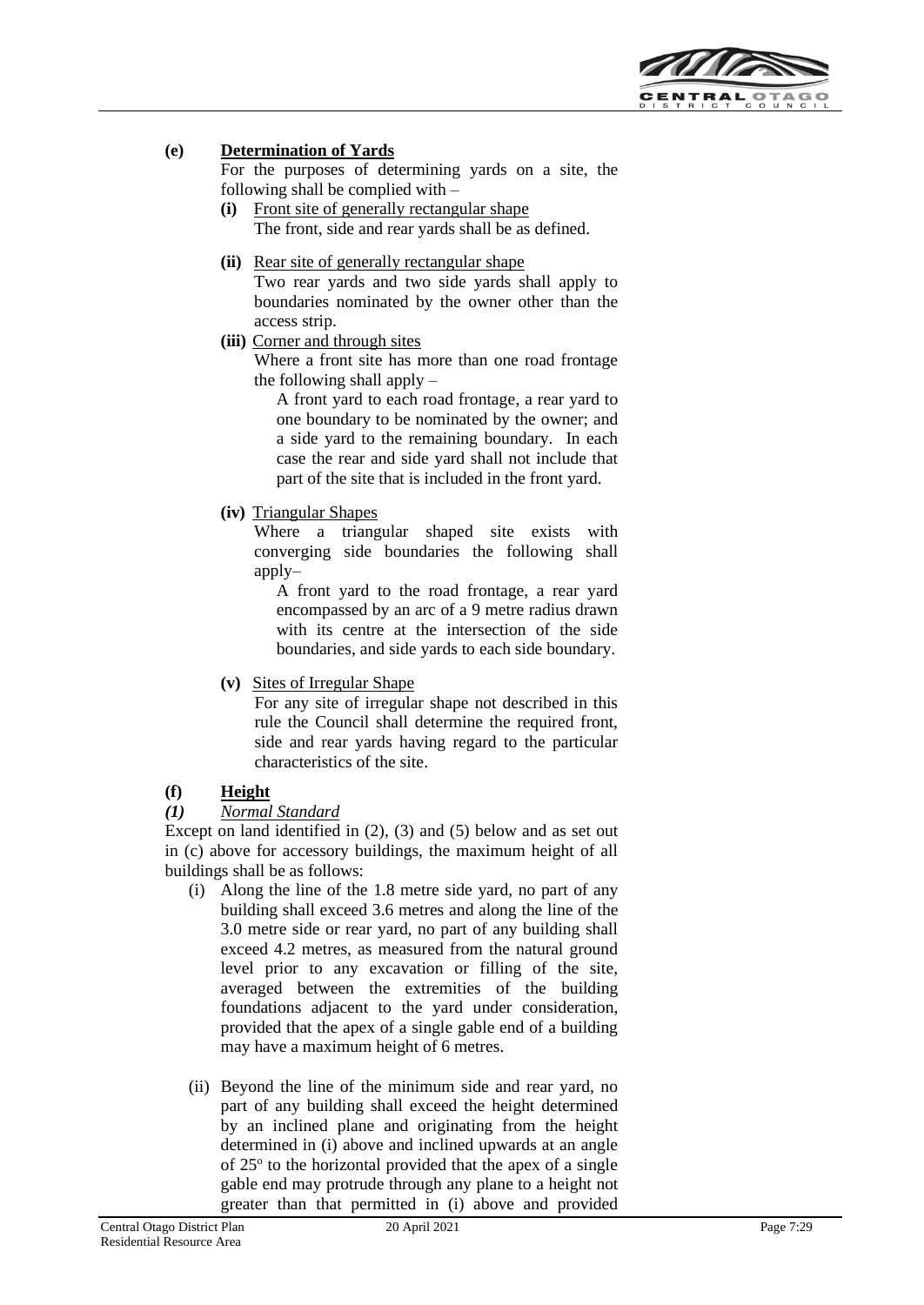

further that the maximum height of any building that is contained within the recession plane shall not exceed 7.5 metres.

Note: Application of this rule is illustrated in Figures  $7.1 - 7.3$ presented on pages 7:32 and 7:33

(iii) The maximum height in the Residential Resource Area (8) shall be 5 metres.

#### *(2) Sloping Sites*

On sloping sites that exceed 6 degrees (ie greater than 1 in 9.5) and those areas identified as  $R^*$  on the planning maps the maximum height of all buildings shall be as follows -

- (i) 5 metres within 4.5 metres of a front, side or rear boundary.
- (ii) 7 metres beyond 4.5 metres of a front, side or rear boundary.

where the maximum height shall be the actual height of a building vertically above any given point and measured from the natural ground level.

### *(3) Residential Resource Area (10)*

Within Residential Resource Area (10) maximum height is 7 metres. The maximum height shall be the actual height of the building vertically above any given point and measured from the natural ground level.

#### *(4) Residential Resource Area (13)*

Any building located within the Residential Resource Area (13) on the terrace riser depicted as Lots 13-30 on the concept plan in Schedule 19:22 shall not exceed a height of 3 metres above the terrace edge above the terrace riser, as measured from the northwest (resource area) boundary of the land concerned.

#### *(5) Residential Resource Area in the Wooing Tree Overlay Area*

For comprehensive residential development under Rule 7.3.3(viii) in the Residential Resource Area in the Wooing Tree Overlay Area no recession plane applies for buildings which are adjoined by a common wall.

#### *Reason*

*Separation and height controls maintain and enhance amenity values of the residential area. They also assist in reducing the impact on neighbouring properties access to sunlight and privacy.*

*The variance in yard standards reflects the differing amenity standards found within the Districts residential areas.*

# **(iv) Maximum Coverage**

The maximum site coverage by the principal building and accessory buildings (including garages and carports) shall be 40%; except within the Residential Resource Area in the Wooing Tree Overlay Area where the maximum site coverage shall be 80%.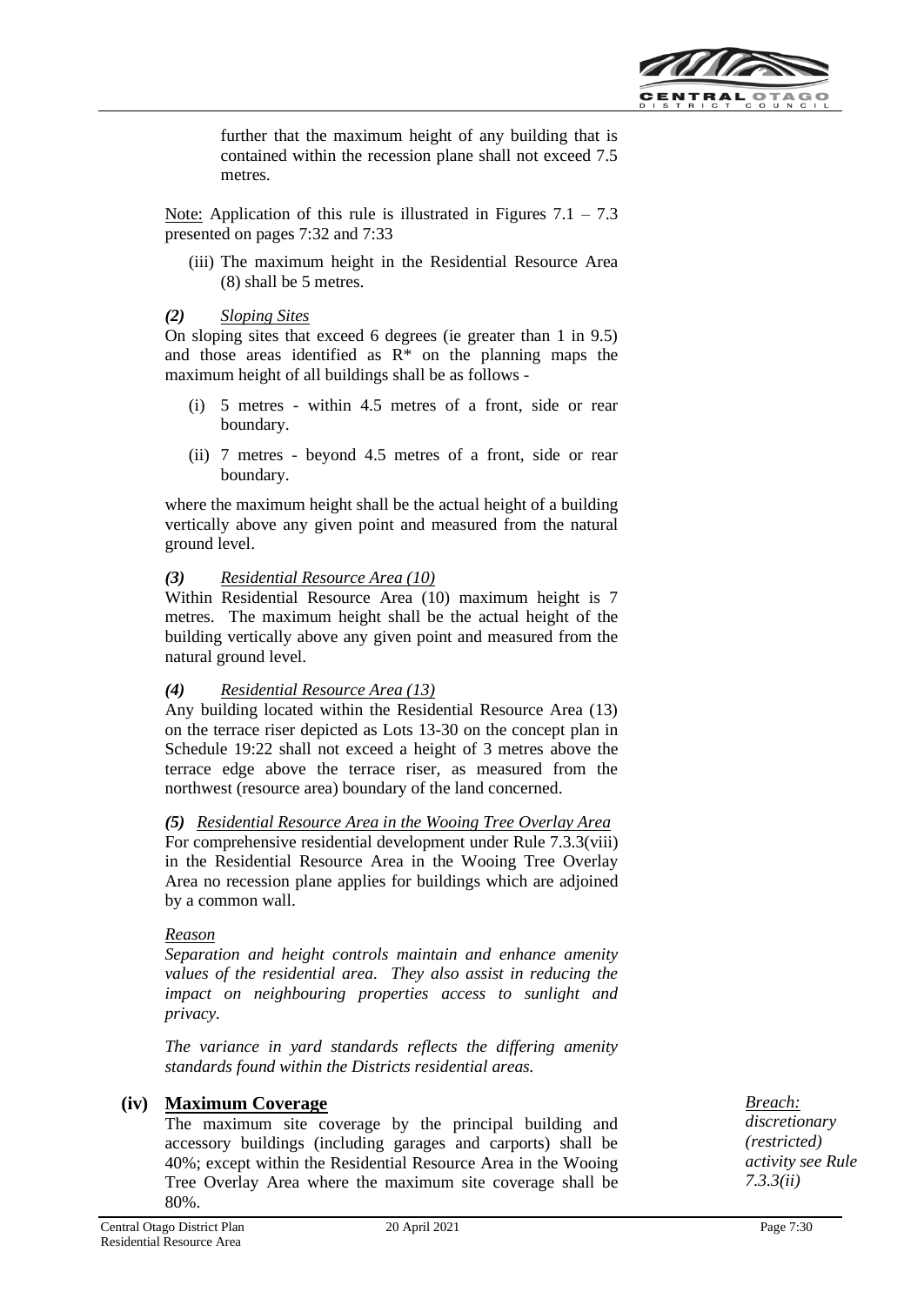

#### *Reason*

*Open space is essential to the maintenance of amenity values in residential areas and providing for the outdoor living requirements of residents. A maximum site coverage is considered to be the most practicable way of providing for this. An exception has been provided for in the Residential Resource Area in the Wooing Tree Overlay Area due to special density controls including a maximum residential lot size and maximum number of residential lots. This ensures that a significant proportion of the Residential Resource Area in the Wooing Tree Overlay Area will be retained in open space.* 

# **(v) Carparking**

A minimum of one carpark space per household unit shall be provided on site provided that an additional carpark shall be required in association with home occupations.

### *Reason*

*The provision of on-site carparking maintains amenity values and the safe and efficient operation of residential streets.*

# **(vi) Access**

- **(a)** No vehicle access is permitted directly on to State Highways 6 and 8B from land within Residential Resource Area (6) and Residential Resource Area (3).
- **(b)** Any vehicle access from Shortcut Road to land within Residential Resource Area (6) shall be located at least 30 metres from State Highways 6 and 8B.
- **(c)** Any vehicle access to land within the Residential Resource Area (6) south of Roxburgh shall be located in the positions shown as A and B on the concept plan attached as Schedule 19.18.
- **(d)** No vehicle access is permitted from the Residential Resource Area, the Residential Resource Area (3) and the Residential Resource Area (11) in the Wooing Tree Overlay Area to a State Highway except:
	- (i) Within 10 years of Plan Change 12 becoming operative via a single lane roundabout constructed to the NZ Transport Agency's standards at the intersection of State Highway 8B and Barry Avenue.
	- (ii) After 10 years of Plan Change 12 becoming operative via a roundabout constructed to the NZ Transport Agency's standards at the intersection of State Highway 8B and Barry Avenue (which may or may not require the roundabout to be double-lane).
- **(e)** No new development (other than a new temporary access from the existing Wooing Tree Tasting Room to Shortcut Road or internally within the property to a new road to access Shortcut Road) west of and including the Business Resource Area (2) in the Wooing Tree Overlay Area shall be permitted until the roundabout referred to in Rule 7.3.6 (vi)(d) and a pedestrian/cyclist underpass incorporated into

*Breach: discretionary (restricted) activity see Rule 7.3.3(ii)*

*Breach (a) to (c): discretionary activity see Rule 7.3.4(i)*

*Breach (d) to (g): non-complying activity see Rule 7.3.5(vi)*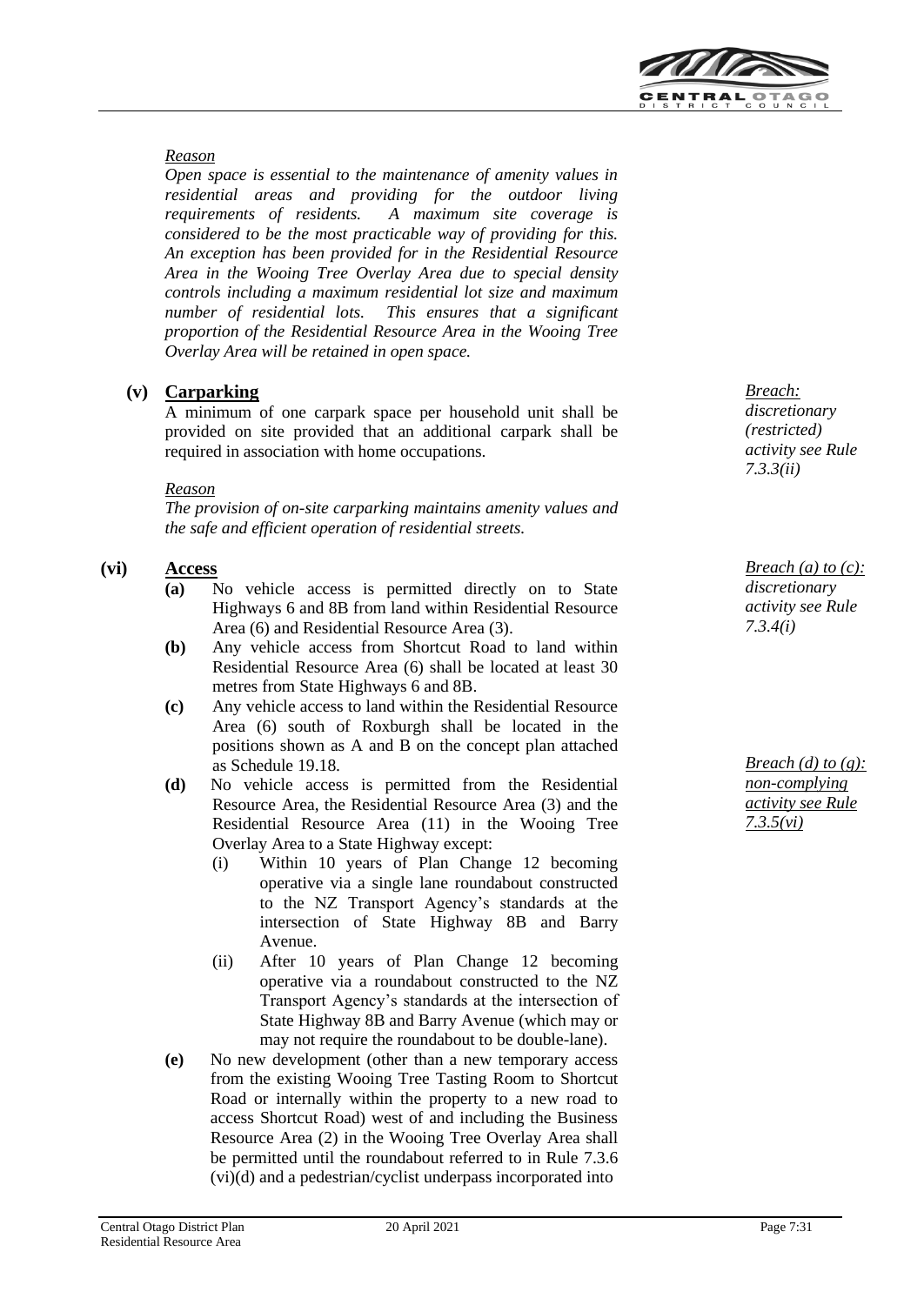

the western side of the roundabout across State Highway 8B (unless such location on the west side is found to be impracticable in which case the underpass is to be provided on the eastern side of the roundabout) are completed and operational. Development that is permitted to occur shall be designed to connect to the roundabout referred to in Rule  $7.3.6(vi)(d)$  as the primary access to State Highway 8B once the roundabout is completed and operational.

- **(f)** Legal road access shall be included in the design of subdivision in the Wooing Tree Overlay Area so that Shortcut Road connects via the internal roading network to the roundabout referred to in Rule 7.3.6 (vi)(d). This access shall have its access point on Shortcut Road positioned at least 60 metres but no more than 140 metres from the Shortcut Road intersection with State Highway 8B.
- **(g)** No residential lots in the Wooing Tree Overlay Area shall have direct access onto Shortcut Road.
- **(h)** No residential lots on Lot 2 DP 18990, Lot 1 DP 525753, Lot 2 DP 525753, Lot 1 DP 331535, Lot 2 DP 331535 and part of Mutton Town Road (to be stopped) near Clyde shall have direct access to State Highway 8, Sunderland Street, Hospital Street and Mutton Town Road. Road access to any subdivision and residential development on Lot 2 DP 18990, Lot 1 DP 525753, Lot 2 DP 525753, Lot 1 DP 331535, Lot 2 DP 331535 and part of Mutton Town Road (to be stopped) shall be achieved only onto Sunderland Street until such time as the Mutton Town Road intersection with State Highway 8 is either closed or reconfigured to enhance safety to the requirements of Waka Kotahi NZ Transport Agency.
- **(i)** Prior to subdivision and residential development occurring on Lot 2 DP 18990, Lot 1 DP 525753, Lot 2 DP 525753, Lot 1 DP 331535, Lot 2 DP 331535 and part of Mutton Town Road (to be stopped) the Sunderland Street/State Highway 8 intersection shall be improved by providing a painted median such that the view to the right from Sunderland Street is not restricted by a vehicle slowing in the left turn lane on State Highway 8 (that may otherwise obscure a following straight through vehicle).

#### *Reason*

*Development in these areas must not effect the safe and efficient operation of the State highway network.*

*Breach (h) & (i): non-complying activity see Rule 7.3.5(vii)*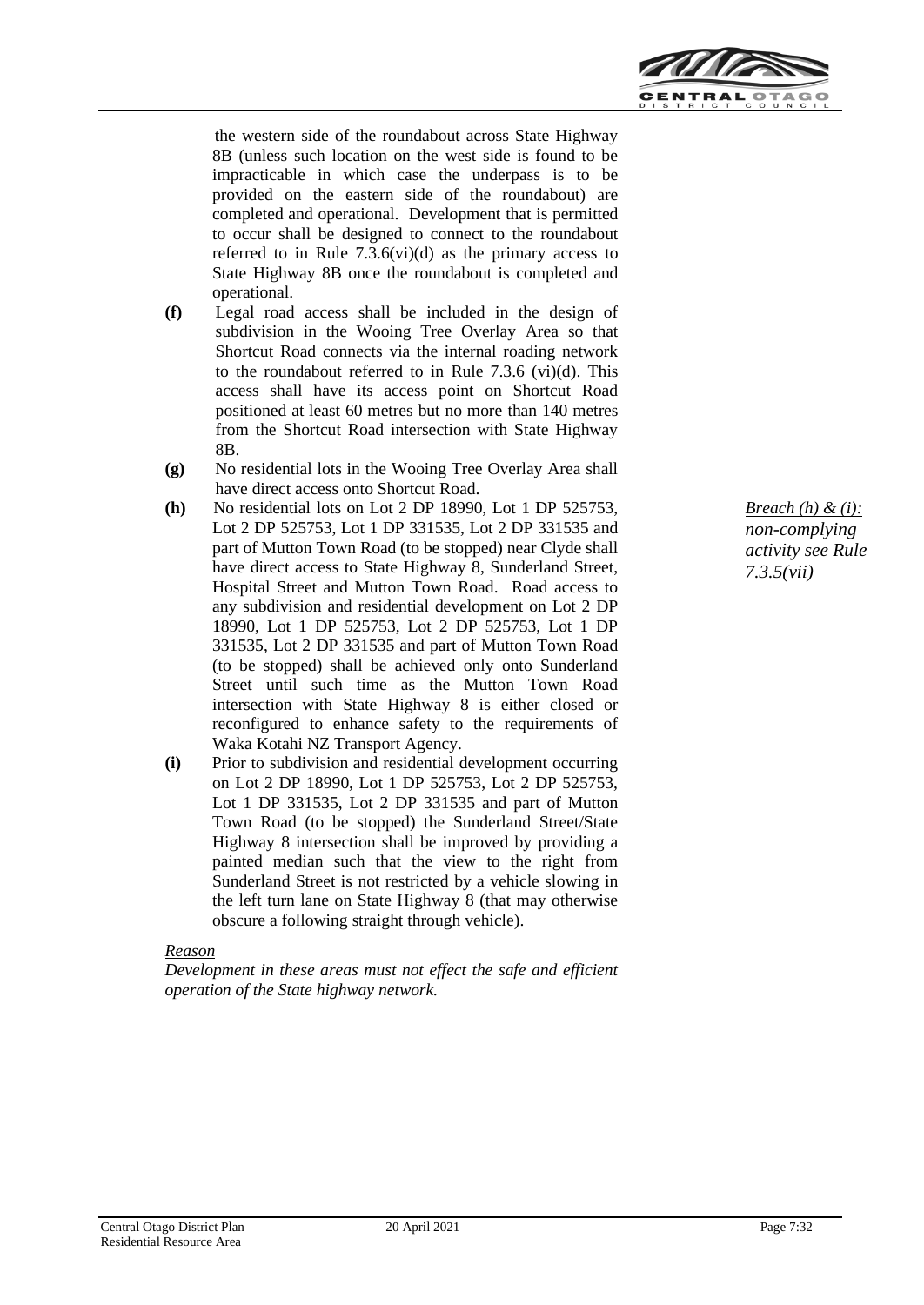

# **(vii) Signs**

Except as provided for in Rule 12.7.5(i) of this plan, signs shall be limited to the following:

- **(a)** Only one sign may be erected on a property and that sign must relate to the property upon which it is erected.
- **(b)** The sign shall not exceed 0.5m<sup>2</sup> in area.
- **(c)** The sign shall not be illuminated or utilise reflective materials.
- **(d)** The sign shall be fixed and shall not move.

**(e)** The sign shall not obscure driver visibility to and from access ways.

#### *Reason*

*Signs can have a significant adverse effect on the amenity values of residential areas. These standards will mitigate those effects.*

# **(viii) Keeping of Animals**

The keeping of animals on a property is limited to small domestic animals provided that:

- **(a)** No pigs are permitted to be kept.
- **(b)** The numbers of domestic fowls do not exceed 12 and no roosters are permitted to be kept.
- **(c)** Horse, sheep or goats may graze vacant residential sites.
- **(d)** The activity is conducted so that it does not create a nuisance to the occupants of adjoining or nearby properties.

#### *Reason*

*The keeping of animals can have significant adverse effects such as noise, smell and the creation of other nuisances.*

# **(ix) Tree Planting – Residential Resource Area (8)**

There shall be no planting of evergreen trees with dark green, blue or gold foliage (ie conifers) in particular species from the pinus genus, or any species with wilding spread and self seeding capabilities in the Residential Resource Area (8).

#### *Reason*

*The Residential Resource Area (8) is a visually sensitive location. Evergreen trees (specified above) along with the wilding spread of self seeding trees are not in keeping with the amenities of this locality. Wilding spread of self seeding trees may also add to a fire risk.*

# **(x) Excavation**

Any extraction of material shall not exceed 1 metre in depth within 2 metres of any site boundary.

*Breach: discretionary (restricted) activity see Rule 7.3.3(ii)*

*Breach: discretionary activity see Rule 7.3.4(i)*

*Breach: discretionary activity see Rule 7.3.4(i)*

*Breach: discretionary (restricted) activity see Rule 7.3.3(ii)*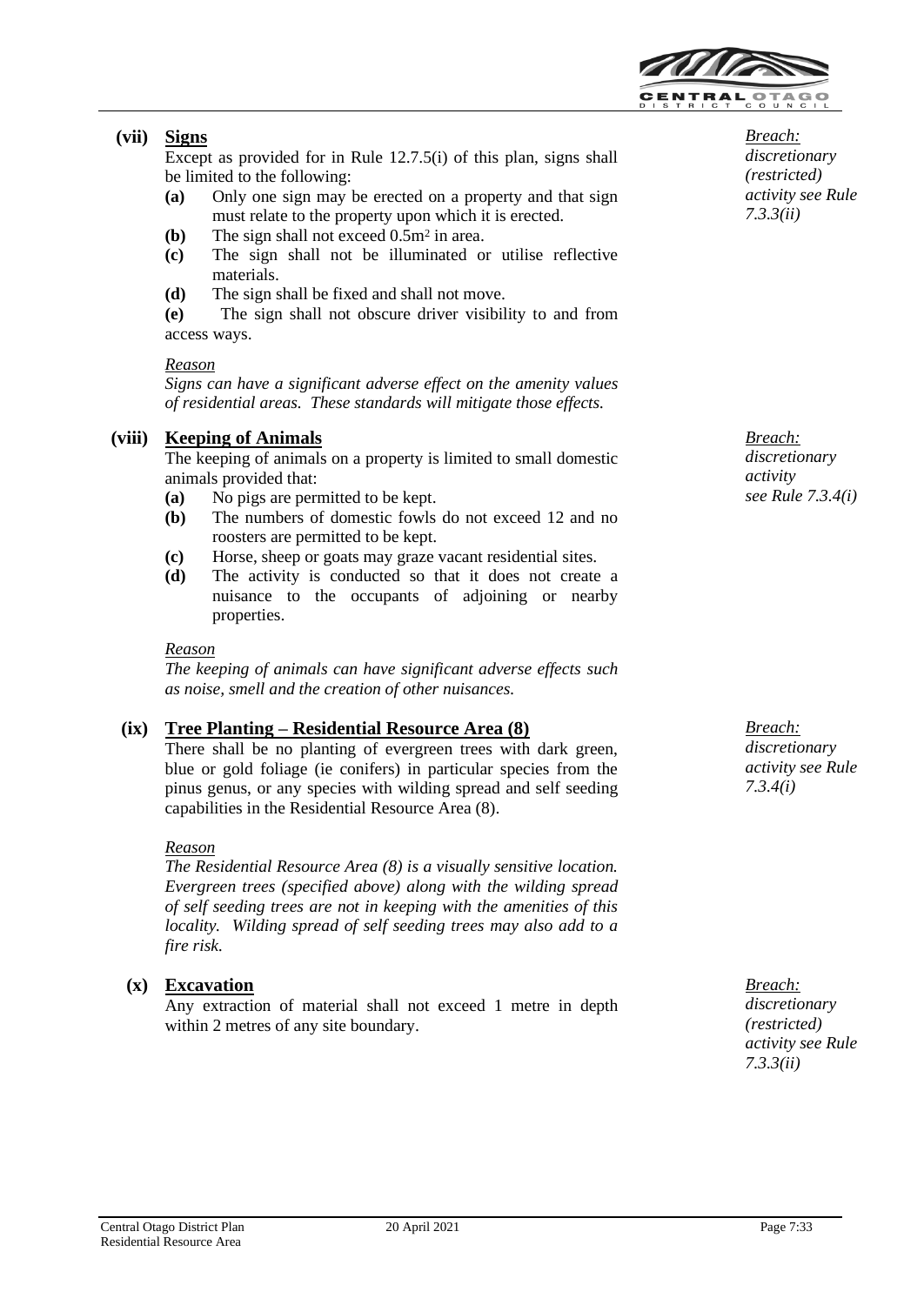

#### *Reason*

*Significant excavation in the context of the Residential Resource Area can adversely effect amenities and the safety of the neighbours.*

# **(xi) Relocatable Dwellings**

- **(a)** Any relocated building intended for use as a dwelling (excluding previously used garages and accessory buildings) must have previously been designed, built and used as a dwelling.
- **(b)** A building inspection report shall accompany the application for a building consent. That report is to identify all reinstatement works that are to be completed to the exterior of the building.
- **(c)** All reinstatement work required by the building inspection report and the building consent to reinstate the exterior of any relocated dwelling shall be completed within six months of the building being delivered to the site. Reinstatement work is to include connections to all infrastructure services and closing in and ventilation of the foundations.
- **(d)** The proposed owner of the relocated building must certify that the reinstatement work will be completed within the six month period.

#### *Reason*

*Non-residential buildings in a residential area can have an adverse effect on amenity values.*

*Incompletely reinstated relocated buildings can have an adverse effect on the amenity values of residential areas.*

# **(xii) (a) Acoustics : Residential Resource Area (13)**

New residential buildings located in the Residential Resource Area (13) within 80m of the seal edge of State Highway 6 shall be designed and constructed to meet noise performance standards for noise from traffic on State Highway 6 that will not exceed 35dBA Leq (24hr) in bedrooms and 40dBA Leq (24hr) for other habitable rooms in accordance with the satisfactory sound levels recommended by Australian and New Zealand Standard AS/NZ2107:2000 Acoustics – Recommended design sound levels and reverberation times for building interiors.

This shall take account of any increases in noise from projected traffic growth during a period of not less than 10 years from the commencement of construction of the development.

# **b) Acoustics: Residential Resource Area, Residential Resource Area (3) and Residential Resource Area (11) in the Wooing Tree Overlay Area**

New residential buildings located in the Residential Resource Area, the Residential Resource Area (3) and the Residential Resource Area (11) in the Wooing Tree Overlay Area within 80m of the seal edge of State Highway 6 or 8B shall be designed and constructed to meet noise performance standards for noise from

*Breach: discretionary (restricted) activity see Rule 7.3.3(vii)*

*Breach: Discretionary (restricted) activity see Rule 7.3.3(ii)*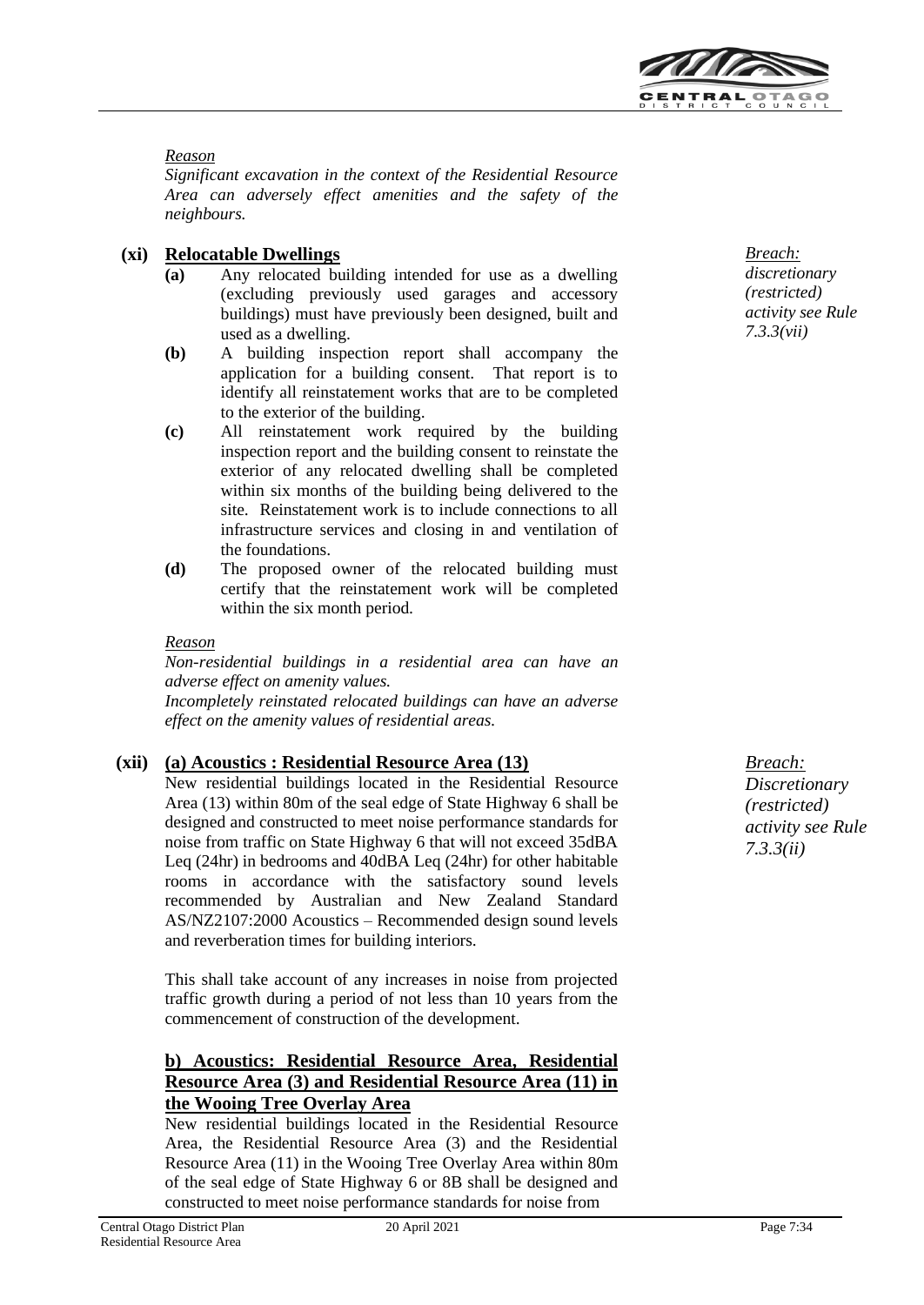

traffic on State Highway 6 or 8B that will not exceed 35dBA Leq (24hr) in bedrooms and 40dBA Leq (24hr) for other habitable rooms in accordance with the satisfactory sound levels recommended by Australian and New Zealand Standard AS/NZ2107:2000 Acoustics – Recommended design sound levels and reverberation times for building interiors.

This shall take account of any increases in noise from projected traffic growth during a period of not less than 10 years from the commencement of construction of the development.

# **(c) Acoustics - Clyde Residential Extension**

New residential buildings located on Lot 2 DP 18990, Lot 2 DP 525753 and Lot 1 DP 331535 within 80m of the seal edge of State Highway 8 shall be designed and constructed to meet noise performance standards for noise from traffic on State Highway 8 that will not exceed 35dBA Leq (24hr) in bedrooms and 40dBA Leq (24hr) for other habitable rooms in accordance with satisfactory sound levels recommended by Australian and New Zealand Standard AS/NZ 2107:2000 Acoustics – Recommended design sound levels and reverberation times for building interiors.

This shall take account of any increases in noise from projected traffic growth during a period of not less than 10 years from the commencement of construction of the development.

#### *Reason*

*Reverse sensitivity effects arise where noise sensitive activities such as residential dwellings are located either adjacent to, or in close proximity to State Highways.*

# **(xiii) Landscaping – Clyde Residential Extension**

On Lot 2 DP 18990, Lot 2 DP 525753 and Lot 1 DP 331535 adjacent to State Highway 8 a landscaped strip shall be provided within the 20m wide Building Line Restriction shown on the planning map. The strip shall not be paved or have any structures erected on it (including fences) and shall create the opportunity for landscaping to provide visual enhancement or screening. Landscaping shall not impede traffic visibility or shade State Highway 8 and shall be maintained in a healthy and tidy condition at all times. Provision shall be made for the landscaped strip on the plan of subdivision and landscaping shall be established along the entire landscaped strip at the time of subdivision. The retention and future maintenance of the landscaping in the landscaped strip shall be provided for as a condition of subdivision consent that is to be subject to a consent notice.

#### *Reason*

*Landscaped buffers within the District's urban areas along State Highways assist in mitigating reverse sensitivity effects, provide for beautification of the entrances into the District's urban areas, screen built form from users of the highway and enhance the privacy and amenity of dwellings adjoining the highway.*

*Breach: discretionary activity see Rule 7.3.4(i)*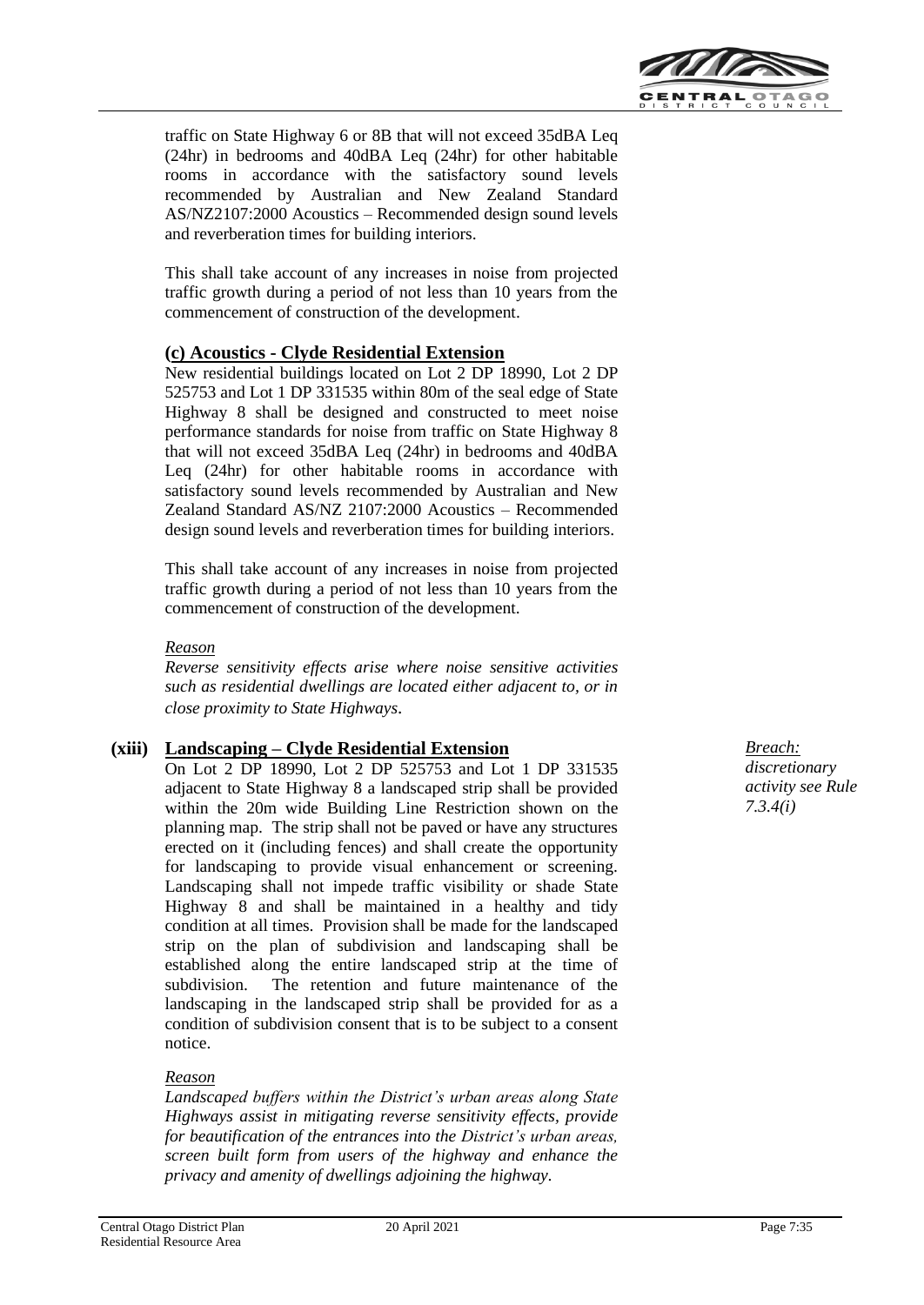